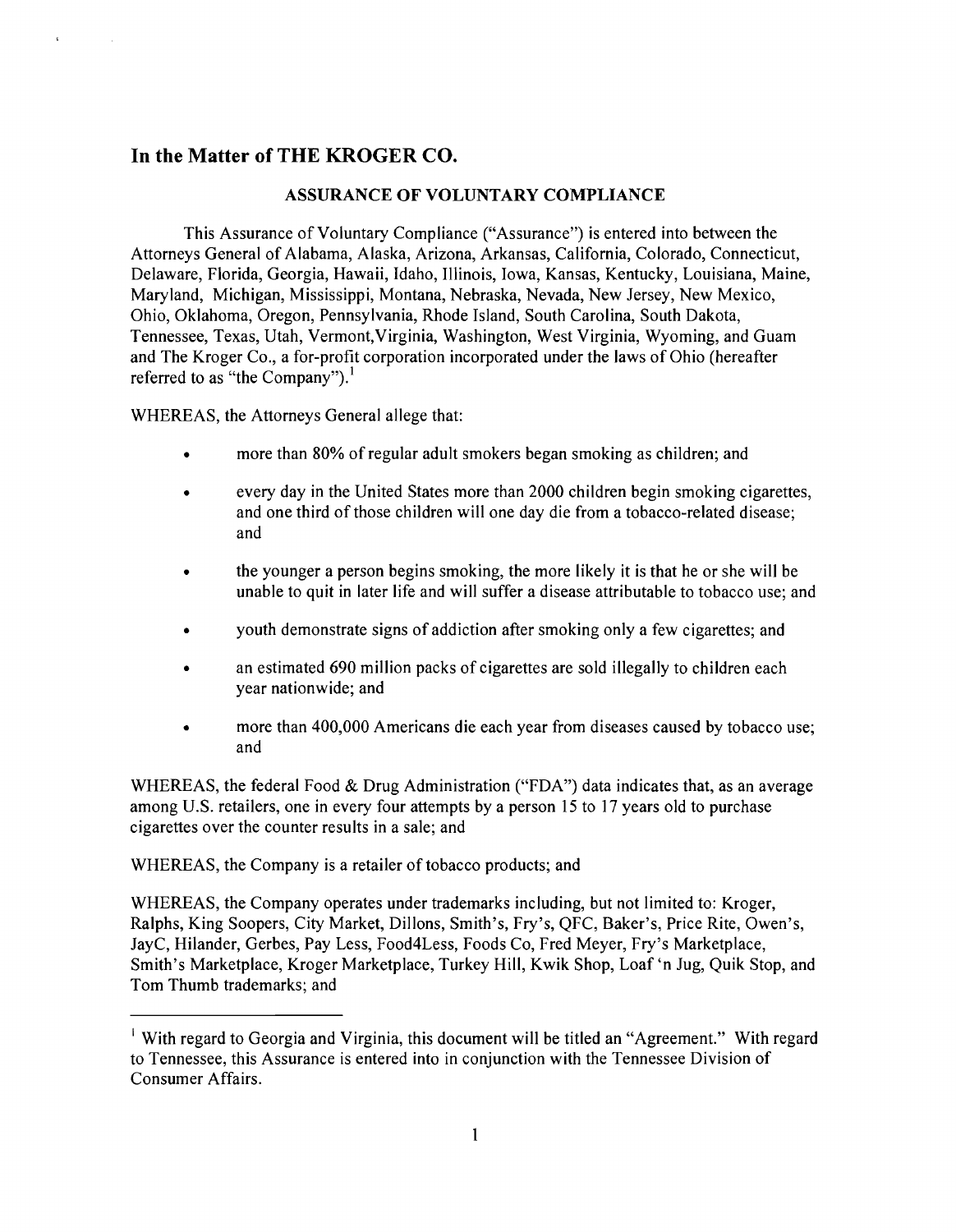WHEREAS, an analysis performed by the Attorneys General of compliance check data collected by the FDA and by state authorities under the Synar Amendment, section 1926(b)(2) of the Public Health Service Act, 42 USC 300x-26(b)(2) (1992), and state and local laws indicates that retail outlets operating under the Company's trademarks made tobacco sales to persons under the age of 18 in a number of controlled compliance checks; and

WHEREAS, the Attorneys General claim that such sales, and/or the corporate policies and practices that result in such sales, violate the Consumer Protection statutes<sup>2</sup> and/or other laws of their respective States; and

WHEREAS, the Company does not admit liability for any of the acts or practices described or referred to herein nor agree that the Consumer Protection statutes create any liability on it in this regard; and

WHEREAS, the Company reaffirms its continuing commitment to responsible marketing of this age-restricted product and to the health and welfare of our nation's youth, and is committed to

<sup>2 §13</sup>A-12-3, Code of Alabama (1975) (AL); Alaska Unfair Trade Practices and Consumer Protection Act, AS 45.50.471 et seq. (AK); A.R.S. § 44-1521 et seq. (AZ); Arkansas Code Annotated 4-88-101 et seq. (AR); Cal. Bus. & Prof. Code § 17200 et seq. (CA); Colorado Consumer Protection Act, §§ 6-1-101, et seq., C.R.S. (2001) (CO); Conn. Gen. Stat. § 42-110a et seq. (2007) (CT); 6 Del. C. 2512 et seq. and 6 Del. C. 2531 et seq. (DE); Fla. Stat. Ann. § 501.201, et seq. (West) (FL); O.C.G.A. § 45-15-3. (GA); Haw. Rev. Stat. § 481A-l et seq. (HI); Idaho Code Section 48-601 et seq. (lD); Illinois Consumer Fraud and Deceptive Business Practices Act, 815 ILCS § 505/1 et seq. (IL); Iowa Code § 714.16 (2005) (IA); K.S.A. 50-623, et seq. (KS); KRS 367.110-367.300 (KY); La. Rev. Stat. Ann. § 51:1501 (West) (LA); 5 M.R.S.A § 203-A, 5 M.R.S.A. § 210, 5 M.R.S.A. §§ 205-A-214 and 10 M.R.S.A. § 1211 (ME); Maryland Annotated Code, Commercial Law Article, §§ 13-101 et seq. (MD); Michigan Consumer Protection Act, MCL 445.901 et seq. (MI); Mississippi Consumer Protection Act, Miss. Code Ann. Section 75-24-1, et seq. (MS); Mont. Code Ann. § 30-14-101 et seq. (MT); Neb.Rev.Stat. § 59-1601 et seq. (Reissue 2004; Cum. Supp. 2006) (NE); Nevada Revised Statutes Chapter 598 (NV); NJ.S.A. 56:8-1 et seq. (NJ); NMSA 1978, §§ 57-12-1 et seq. (1967) (NM); R.C. 1345.01 et seq. (OH); 15 O. S. (2001) § 751 et seq. (OK); DRS 646.605, et seq. (OR); Unfair Trade Practices and Consumer Protection Law, 73 P.S. § 201-1, et seq. (PA); R.I. General Laws §§ 11-9-13, 11-9-13.1 through 11-9-13.16, and 11-9-14 (RI); S.C. Code Ann., § 39-5-10 et seq. (1976, as amended) (SC); S.D. Codified Laws Ann. Chapter 37-24 (SD); Tennessee Consumer Protection Act of 1977, Tenn. Code Ann. Sec. 47-18-101, et seq. (TN); Tex. Bus. & Com. Code Ann. § 17-41 (Vernon) (TX); Utah Code Ann. §§ 13-5-1 through 13-5-18 & 13-11-1 through 13-11-23 (UT); Virginia Consumer Protection Act, Va. Code § 59.1-196 et seq. (VA); Vermont Consumer Fraud Act, 9 V.S.A. § 2451, et seq. (VT); Wash. Rev. Code Ann. § 19.86.100 (WA); W. VA Code 46A-I-I01 et seq. (WV); Wyo. Stat. § 40-12-101 et seq. (WY); 5 GCA, §32201, et seq. (GU).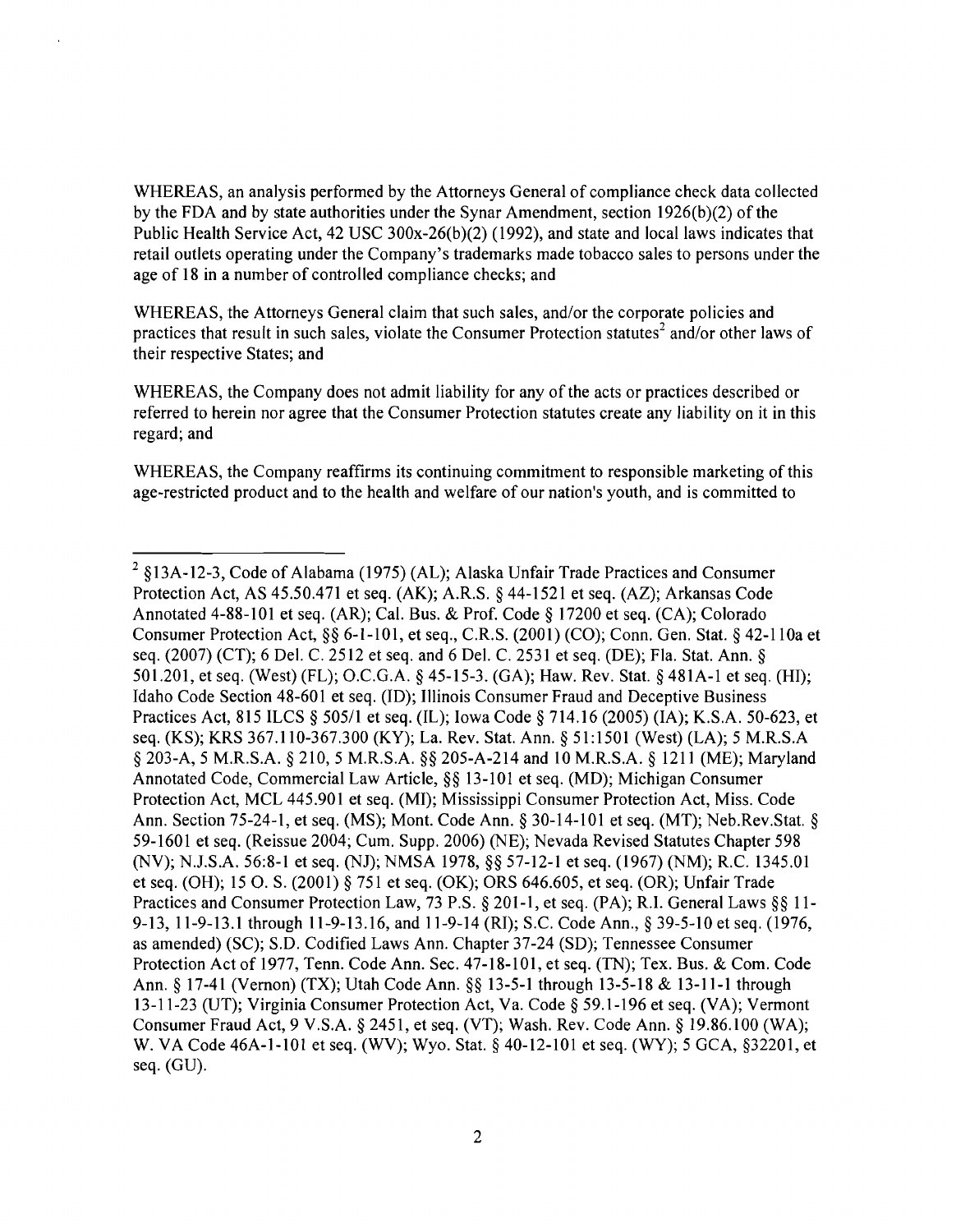employing and enhancing tobacco retailing practices that are designed to prevent the sale of tobacco products to minors;

NOW, THEREFORE, the Attorneys General and the Company agree as follows:

## **I. DEFINITIONS**

(A) The term "Attorney General" refers to an Attorney General who is a party to this Assurance, and the term "Attorneys General" refers collectively to all such parties.

(B) The term "business day" means a day which is not a Saturday or Sunday or legal holiday on which banks are authorized or required to close in New York, New York.

(C) The term "Company store" means a retail store both owned and operated by the Company.

(D) The term "Compliance Officer" refers to the person appointed by the Company pursuant to Part V.A.I.

(E) The term "electronic age verification devices and systems" means cash registers, computerized systems or electronic scanning or swiping equipment that assist a clerk in verifying the age of the customer.

(F) The term "Franchisee" means an individual or entity that by a written franchise agreement has been granted the right to use the Company trademarks, trade dress and other property to operate a retail store and conduct business.

(G) The term "Independent Entity" means an entity that is not owned by or affiliated with the Company and which conducts the compliance checks described in Part IV.

(H) The term "Inside Advertising" shall mean tobacco advertising located inside a Company Store and window tobacco advertising signage facing into the Company store.

(I) The term "minor" means a person under the legal age for purchasing tobacco products.

(J) The term "person experienced in providing youth access training" means someone who the Company determines has demonstrated a thorough understanding and working knowledge of the information and possesses the skills necessary to train others.

(K) The term "smoking paraphernalia" means pipes, cigarette rolling papers, and cigarette rolling machines.

(L) The term "States" refers to the States, Commonwealths, and the District of Columbia whose Attorneys General are parties to this Assurance.

(M) The term "third party sale" means an adult purchasing tobacco products or smoking paraphernalia in order to furnish it to a minor.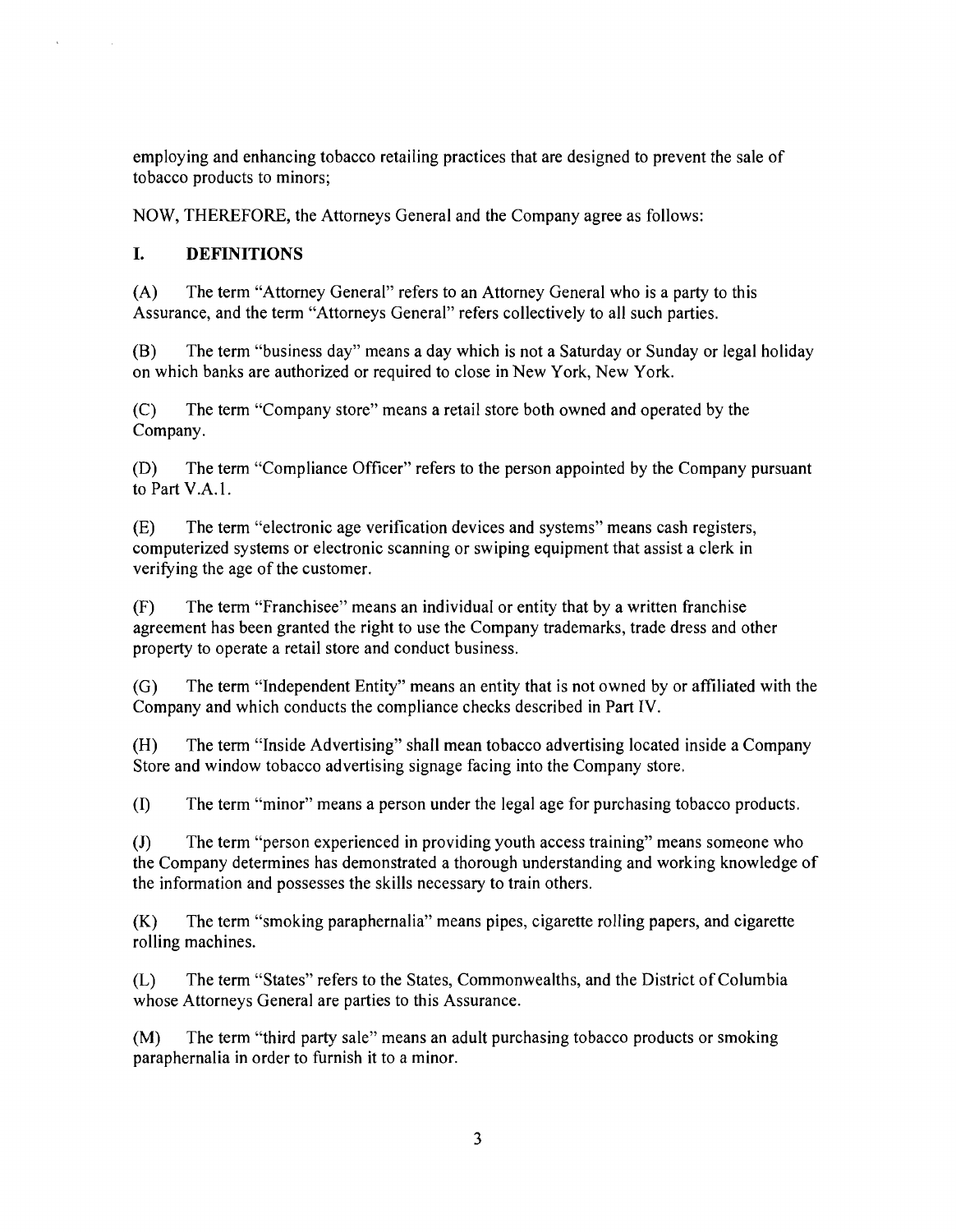(N) The term "tobacco product" is intended to include cigarettes of all kinds, including bidis, cigars, loose tobacco, chewing tobacco, snuff, and any other fonn of tobacco.

(0) The term "vending machine" means a mechanical or electrical device from which one or more tobacco products are dispensed in exchange for consideration.

(P) The tenn "youth access" is used herein as a shorthand reference to age restrictions only on tobacco products contained in the laws of the various States.

## II. PERSONNEL PRACTICES RELATING TO THE SALE OF TOBACCO PRODUCTS TO MINORS

The Company shall adopt and enforce policies that implement the following personnel practices at Company stores relating to the sale of tobacco products to minors.

# A. Hiring

- 1. The Company shall provide adequate supervision to those employees under the legal age for purchasing tobacco who work in a position that may involve selling tobacco, or supervising anyone who sells tobacco, at a Company store.
- 2. Upon hiring an employee for a position (or upon first assigning an employee to a position) that involves selling tobacco, or supervising anyone who sells tobacco, at a Company store, the Company will inform the individual of the importance of compliance with laws relating to youth access. The information the Company provides shall include references to Company policies, legal consequences, and health concerns associated with youth access.
- 3. The Company shall revise its employment applications to ask all applicants for positions that involve the selling of tobacco, or supervising anyone who sells tobacco, at a Company store about past violations of prohibitions on selling or supplying tobacco to minors by that person or anyone under that person's supervision. The Company shall give any such reported violations due consideration in the hiring decision. The Company is not responsible for independently verifying the accuracy of the information on the application.

### B. Training

1. Before assuming any job duties that involve or may involve the sale of tobacco at a Company store, a newly hired employee (or an employee being assigned to such a position for the first time) shall receive comprehensive training in the laws and company policies relating to tobacco and shall be required to sign an acknowledgment or confirm electronically that he/she has read and understands the information provided. The Company may combine such youth access training with the training it provides its employees with respect to other age restricted products.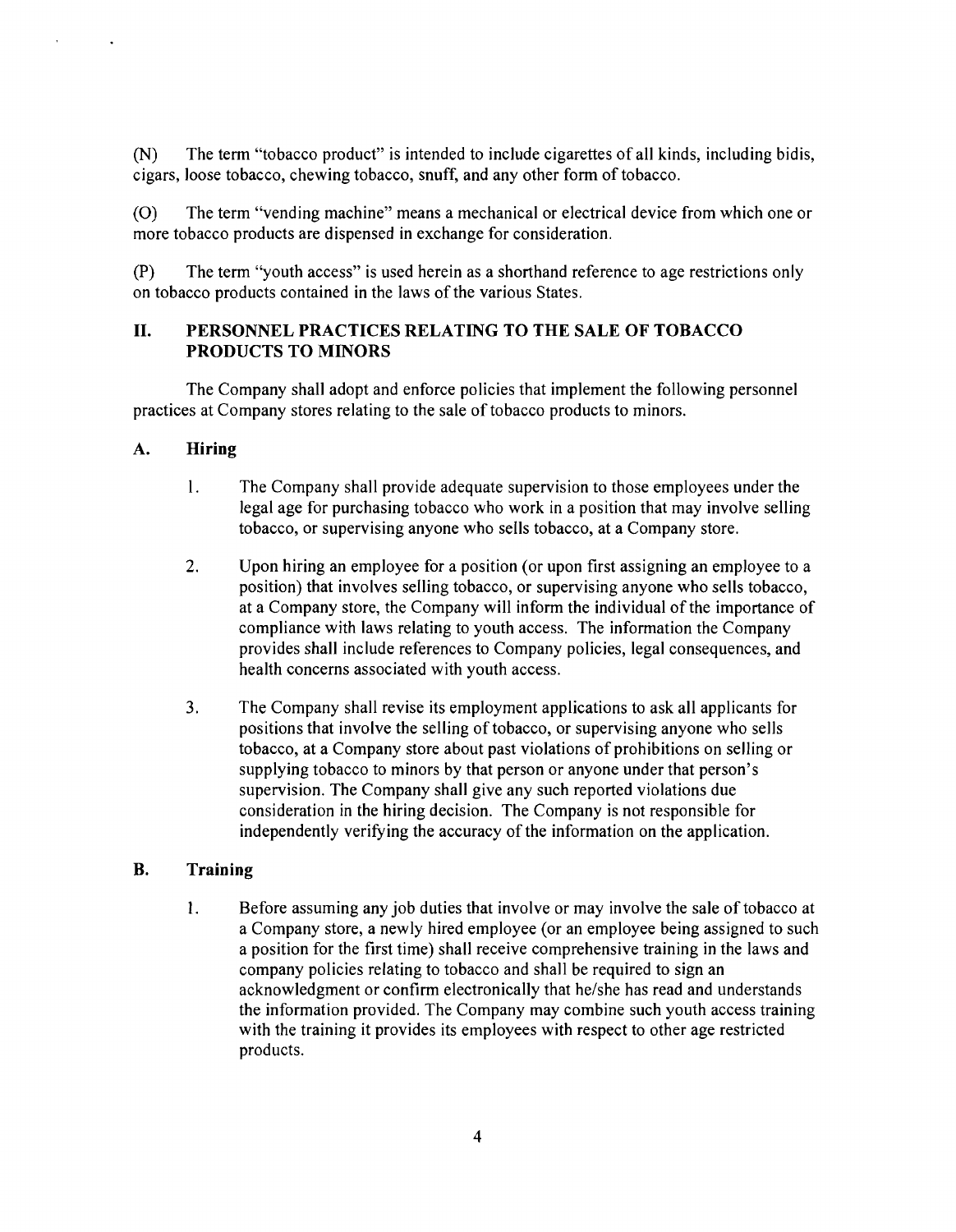- 2. Such training shall be prepared or performed by a person experienced in providing training and may be presented in a computer-based training (CBT) format. The training shall include, at a minimum, the following components:
	- (a) A review of applicable federal and state laws relating to youth access;
	- (b) A review of all Company policies relating to youth access;
	- (c) An explanation of the reasons that the law and Company policy deem youth access an important matter, which shall include the following information:
		- (i) the age of most beginning users (currently the average age is  $14$ );
		- (ii) nicotine is addictive, and young people may show signs of addiction after smoking only a few cigarettes or using smokeless tobacco products for only a short time;
		- (iii) the younger a person becomes a regular tobacco user, the more likely it is that he or she will become addicted for life and that he or she will suffer serious health damage; and
		- (iv) more than 400,000 Americans die each year from tobacco-related diseases;
	- (d) An explanation that employee non-compliance with youth access laws and policies may constitute grounds for discharge, and that the Company actively monitors employee compliance by instructing store managers to assess compliance on an on-going basis;
	- (e) A review of the range of tobacco products, and, where applicable, smoking paraphernalia, to which Company policies and/or youth access laws apply;
	- (f) A review of identification procedures including:
		- (i) the age that triggers the I.D. requirement (see Part III.E.2);
		- (ii) acceptable forms of I.D. (as listed in Part III.E.8);
		- (iii) features of an I.D. that must be checked;
		- (iv) how to tell if an J.D. may have been altered or is being misused; and
		- (v) what to do if an I.D. appears altered or misused;
	- (g) An explanation of the fact that many illegal sales are made to minors who produce J.D. 's showing that they are in fact under the legal age, and the importance of devoting the time and effort needed to perform the necessary calculation to establish that a customer is of legal age;
	- (h) A review of prescribed methods, practical techniques, and stock phrases (where appropriate) for handling the following recurring situations: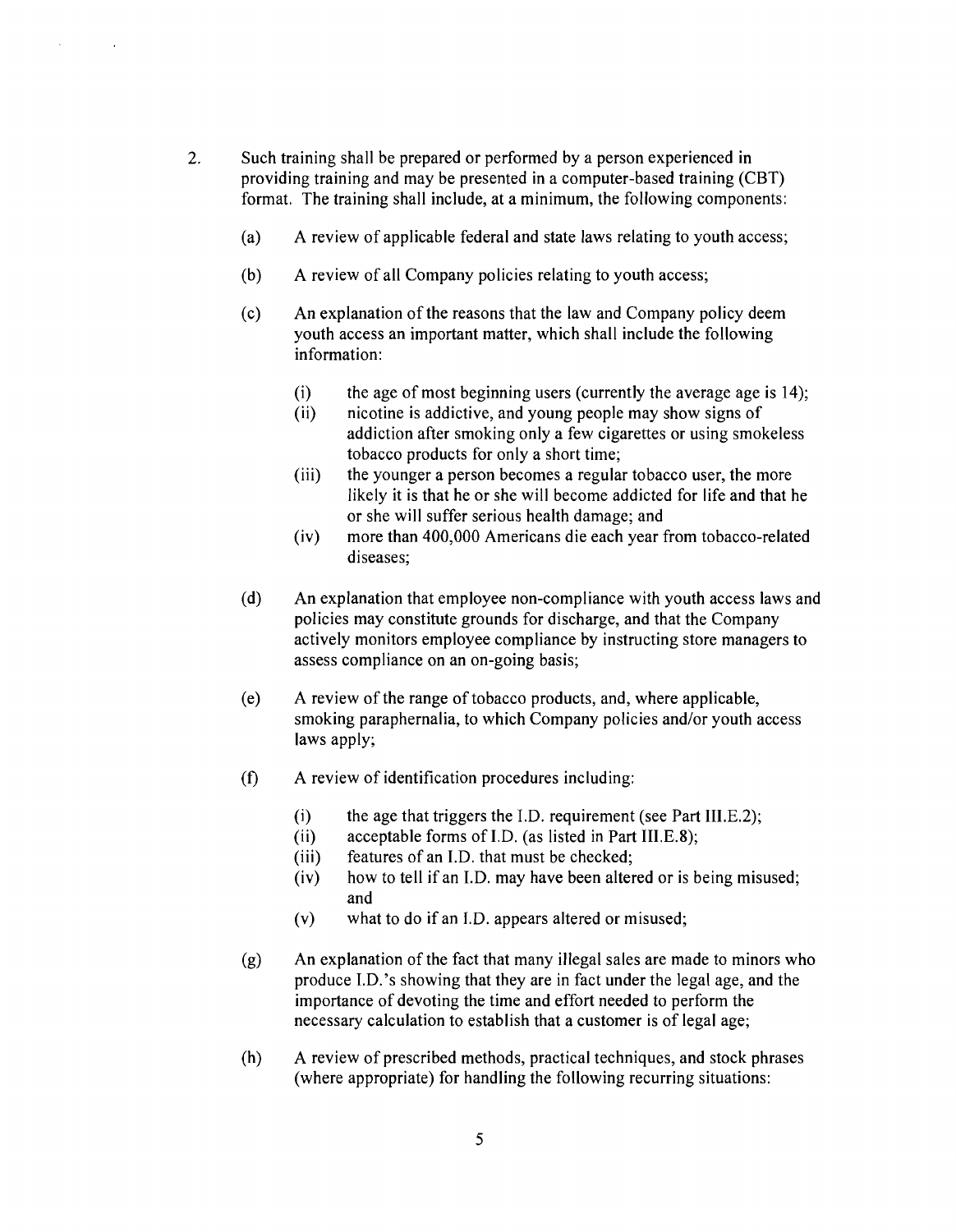- $(i)$  asking for I.D.;
- (ii) making the necessary age calculation;
- (iii) declining to make a sale based on concerns relating to whether the LD. has been altered or is being misused;
- $(iv)$  declining to make a sale for failure to have an I.D.;
- (v) recognizing a potential third party sale;
- (vi) declining to make a sale that appears to be a third party sale;
- (vii) declining to make a sale of smoking paraphernalia;
- (viii) resisting customer pressure and handling a customer's abusive conduct; and
- (ix) taking any other actions required by Company policy.
- (i) Actual or interactive practice of the methods, techniques, and phrases to be employed in the situations described in the preceding paragraph through role playing (for purposes of CBT training, computer interactive scenarios will satisfy this requirement);
- (j) Instruction that an employee is not required to make a tobacco sale, and must decline to do so, if the circumstances reasonably suggest that doing so would violate the laws or company policies regarding youth access; and
- (k) Instruction on the proper use of electronic age verification devices and any other systems employed by the Company in connection with age screening for the purchase of tobacco products.
- 3. **In** the case of an employee under the age of 21, training shall also emphasize the special challenges associated with declining to sell tobacco to underage persons who are friends, acquaintances, and/or peer group members, and on techniques and methods for meeting such challenges.
- 4. Within 90 days of the Effective Date, the Company will have modified its existing written instructor training materials to conform to the requirements of Paragraphs 2 and 3. The parties understand the locality-by-locality specific revisions for CBT development and programming may take a longer period of time to complete. To provide adequate time for this development and programming to occur, the Company shall be permitted to utilize its current CBT programs for a period of 120 days following the Effective Date, even if all of the topics specified above are not covered in the current CBT training programs.
- 5. The Company shall use a written or an electronic test designed to establish that its Company store employees whose duties involve the sale of tobacco have fully acquired the knowledge required to perform in accordance with the laws and Company policies relating to youth access. Within 90 days after the Effective Date, all new employees hired for a position, and all employees first assigned to a position, involving the sale or supervision of the sale of tobacco products at a Company store shall be required to pass the test prior to assuming those duties. Within 90 days after the Effective Date, the Company shall begin to administer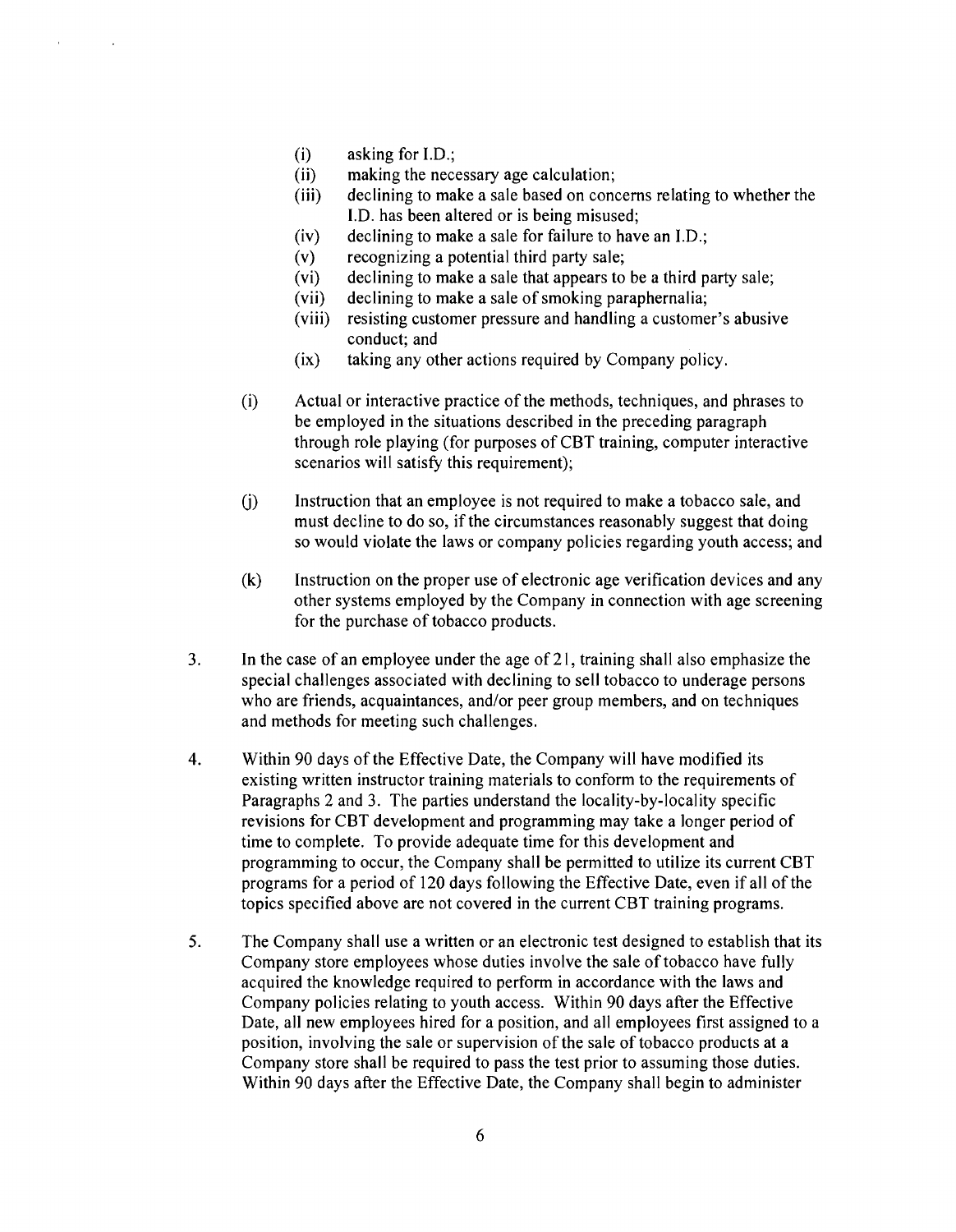the test to all current employees selling or supervising the sale of tobacco products at a Company store, and all current employees shall be required to pass the test within one year of the Effective Date. Thereafter, each employee shall be required to pass the test at least once each year. The Company shall retain for three  $(3)$  years a record of the tests completed by each employee.

- 6. The Company shall provide supplemental training to any employee it desires to retain who:
	- (a) allegedly sells tobacco products to a minor at a Company store and the Company receives notice from a governmental agency of the alleged violation;
	- (b) fails to pass a compliance check as set forth in Part IV.B;
	- (c) fails to pass a compliance check pursuant to any program now existing or hereafter implemented by the Company; or
	- (d) fails to pass the test described in Part II.B.5.

### C. Supervision

- 1. The Company's store managers shall be instructed to monitor staff compliance with youth access laws and policies on an on-going basis.
- 2. The Company shall inform its store managers that an important element of their performance assessments will be whether the staff under their supervision complies with applicable laws and regulations, which includes youth access laws and policies.

# III. TOBACCO RETAILING POLICIES AND PRACTICES

The Company shall adopt and enforce the following retailing policies and practices at Company stores.

### A. Vending Machines

The Company shall not use vending machines to sell tobacco products.

### **B.** Restricted Sales Area

1. Inside Company convenience stores, tobacco products and smoking paraphernalia shall be displayed for sale in only one area of the store. Inside Company grocery stores and mass merchandise stores, cigarettes and smoking paraphernalia shall be displayed for sale in one primary location and may be displayed for sale in no more than two secondary locations (such as near self-check lanes and secondary store exits), provided such secondary locations contain limited advertising. This section does not apply to fuel kiosk areas outside the stores.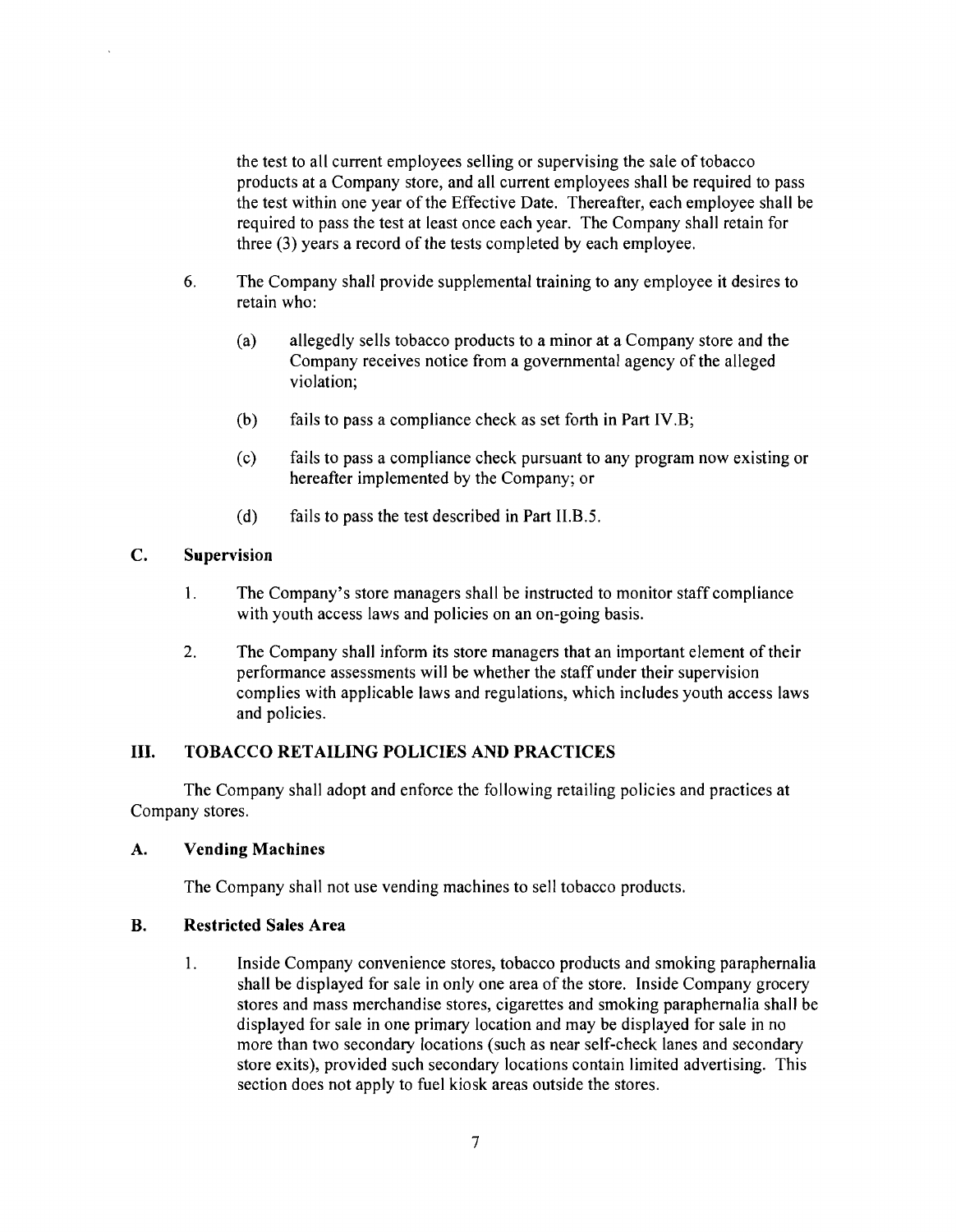2. Tobacco products and smoking paraphernalia in Company convenience stores and cigarettes and smoking paraphernalia in Company grocery and mass merchandise stores shall be displayed and stored in an area designed to require an employee's assistance in retrieving a product from a restricted access location and designed not to permit a customer to take possession of the product without the sales associate's assistance.

## C. Age Limitation on Sale of Smoking Paraphernalia

The Company shall have a policy requiring that no one under the legal age for purchasing tobacco be permitted to purchase smoking paraphernalia.

### D. Cooperation in Enforcement of Youth Access Laws

The Company shall have a policy requiring that store personnel make every reasonable effort to cooperate in the enforcement of applicable youth access laws. At a minimum, the Company's policy shall require Company store employees to promptly inform their supervisor of violations by employees of laws:

- 1. prohibiting the purchase or attempted purchase of tobacco by minors;
- 2. prohibiting persons from supplying tobacco to minors;
- 3. prohibiting the theft of tobacco; and
- 4. prohibiting the alteration or misuse of a government-issued J.D. in connection with an attempt to purchase tobacco.

The supervisor will make reports of alleged violations of which s/he becomes aware to the Compliance Officer as specified in Part V.A.2.

### E. Age Verification

- 1. The Company shall have in place adequate policies and procedures that are actively enforced and which prohibit the selling of tobacco products or smoking paraphernalia to minors.
- 2. The Company shall require its employees to obtain identification before sales are made from persons seeking to purchase tobacco or smoking paraphernalia who appear to be under the age of  $27$  (or such higher age as the Company determines appropriate) in accordance with Part III.E.8.
- 3. The Company shall program its cash registers at Company stores that are grocery stores to:
	- (a) stop when the first tobacco product is scanned;
	- (b) prompt the employee to I.D. the customer;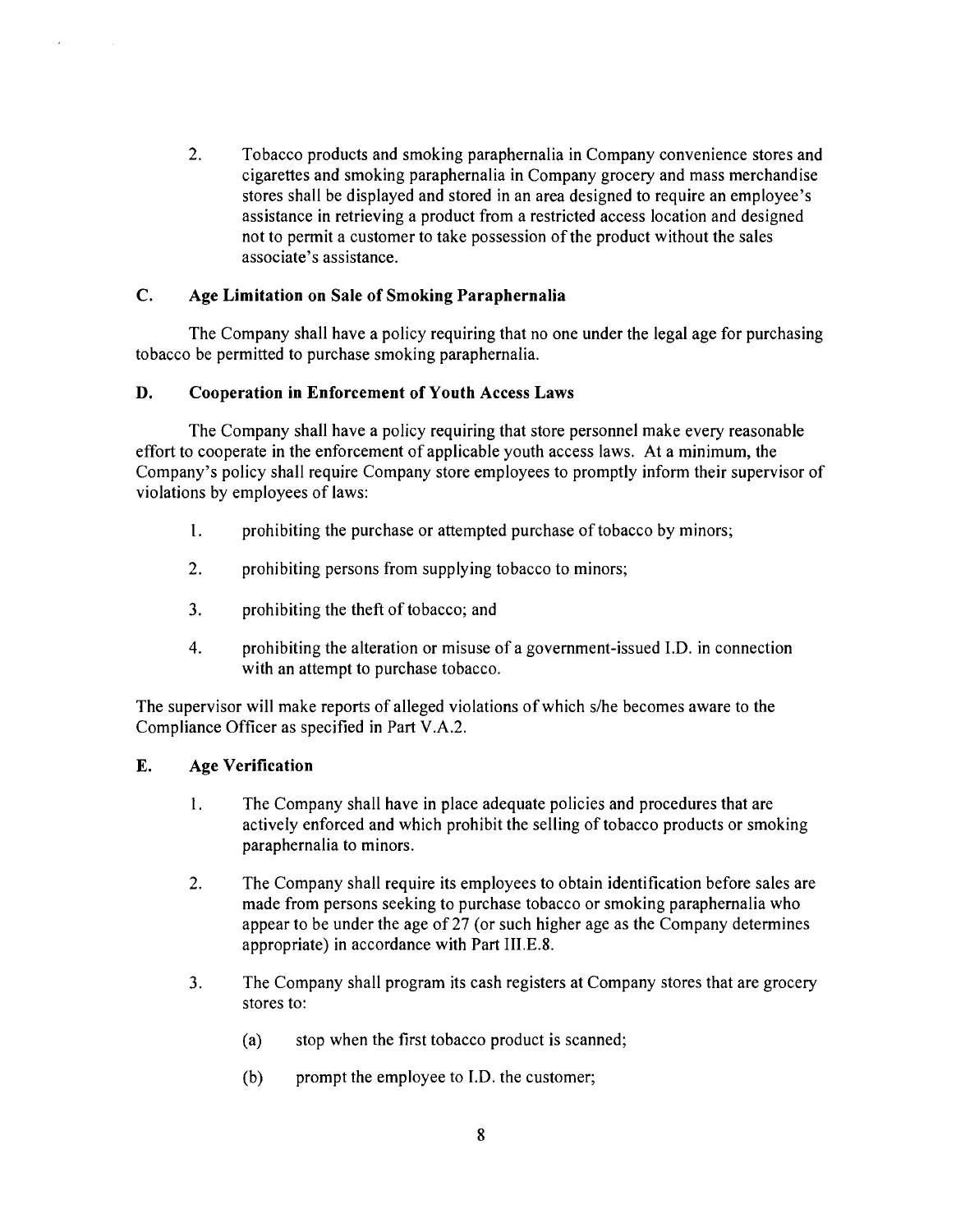- (c) display the date on or before which the customer must have been born in order to make a legal tobacco purchase or, if it cannot be programmed in that manner, require the clerk to enter the birth date shown on the I.D. for customers seeking to purchase tobacco who appear to be under the age of 27 (or such higher age as the Company determines appropriate); and
- (d) allow the tobacco sale to proceed if the correct date is entered.
- 4. In the event the Company does not display the date on, or require the clerk to input the date into, its cash registers as specified in Section E.3(c) above, the Company shall provide employees with ready access at point of sale to specialty calendars ("If born after this date...") or comparable devices, including warning screens, in order to provide that the age calculation required to be made when an I.D. is checked in connection with a tobacco sale can be easily and reliably performed and is actually made.
- 5. The Company shall have a policy that each person with responsibility for selling tobacco at a Company store shall be reminded each time he or she begins a shift of the importance of performing proper I.D. checks for tobacco purchases, through a sign-in sheet, signs, posters, decals, stickers, a cash register prompt, or other means.
- 6. The Company shall monitor developments in technology relating to electronic age verification devices and systems and consider employing such devices and systems, to the extent reasonable, practicable, and affordable, as they become available. This Assurance does not require the Company to use any particular device or system for age verification.
- 7. In the event the Company adapts electronic age verification devices or systems that have the capacity to store data that would assist in evaluating whether the systems are being properly used by employees, it shall review such data periodically, and provide remedial training and support, as necessary, for those employees who appear to need it. However, nothing in this Assurance authorizes or sanctions the retention of personally identifiable information for marketing or other purposes.
- 8. Unless otherwise required by law, the Company shall have a policy that only the following forms of photo-I.D. are acceptable for purposes of establishing legal age to purchase tobacco: (a) Driver's License; (b) State-Issued Identification Card; (c) Passport; (d) Military -issued Identification Card; and (e) U.S. Immigration Card. The I.D. must be current and valid.

### F. **Minimum** Pack Size

The Company shall not offer for sale single cigarettes or cigarette packages containing fewer than twenty cigarettes per pack. Single cigars are not prohibited.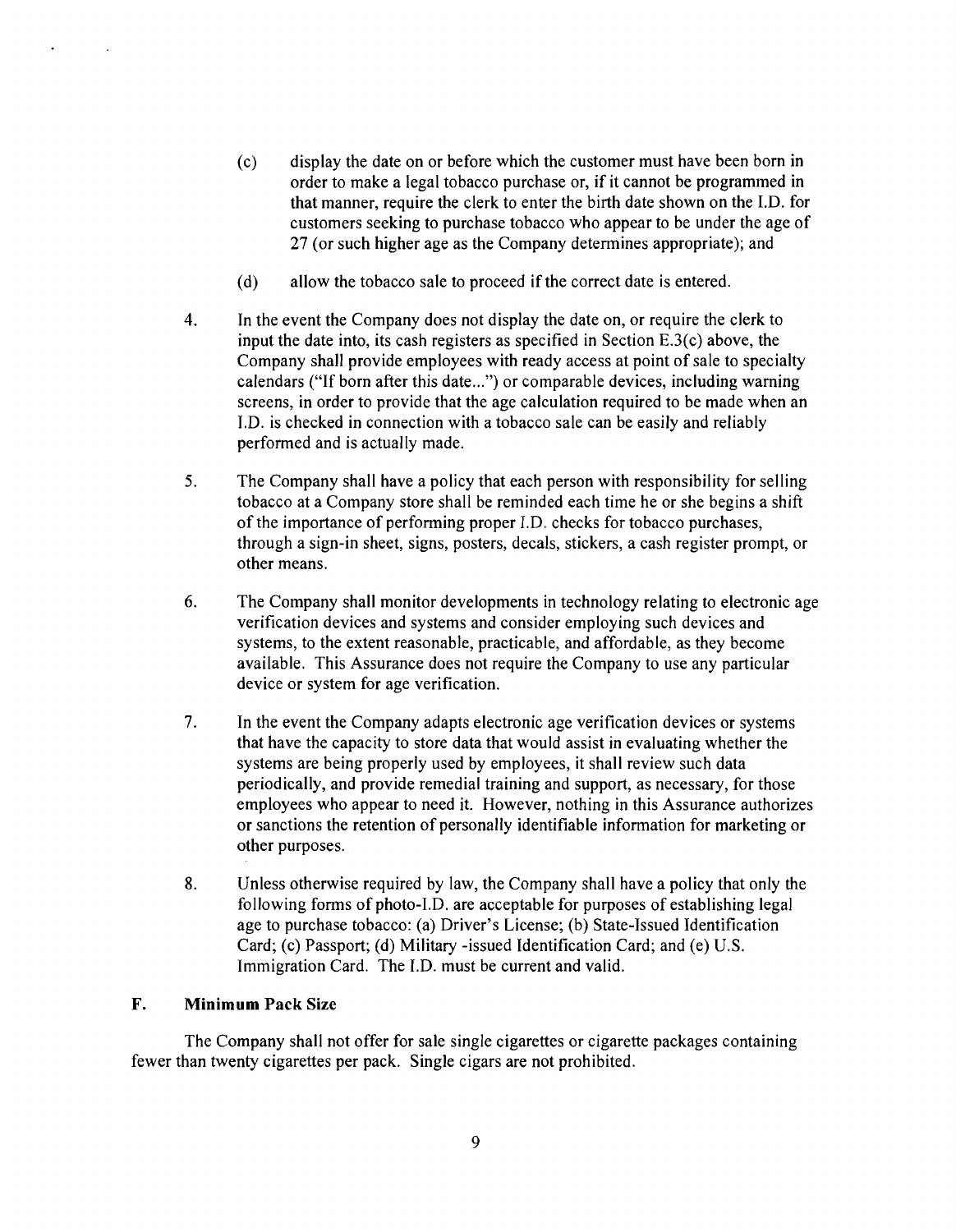### G. Sale of Look-Alike Products

The Company shall institute a policy that it will not offer for sale candy, chewing gum, or similar products that themselves are designed to look like cigars or cigarettes.

## H. Advertising

- 1. The Company shall limit tobacco signage in Company stores to brand names, logos, and prices.
- 2. The Company shall ensure that all tobacco advertising signage visible inside Company stores is confined to the area(s) where tobacco products are sold.
- 3. At Company stores located within 500 feet of any public playground area or any elementary or secondary school, the Company shall not utilize tobacco advertising signs that are located outdoors or on windows facing outward.

### I. Placement of Minimum Age Signs

In addition to meeting whatever signage and posting requirements or restrictions as may be embodied in local, state, or federal law, within 90 days the Company shall post signs stating that persons who appear under the age of 27 will be asked for identification before a sale of any age-restricted product is made. The signs shall be placed at the following locations:

- 1. on each door by which a customer may enter the establishment (facing out),
- 2. at each cash register at which tobacco is sold,
- 3. at each tobacco product display, and
- 4. in the employee break area.

### J. Free Samples

The Company shall not permit the distribution of free samples of tobacco products anywhere on Company store premises, including walkways and any parking area. Discounts, multi-package pricing, and tobacco products provided in connection with a purchase of tobacco products, e.g. a two-for-one offer, will not be considered the distribution of free samples.

### IV. MONITORING

### A. General Requirements

1. The Company shall within 90 days implement and maintain a program of compliance checks designed to determine whether Company stores and their employees are in compliance with youth access laws and policies.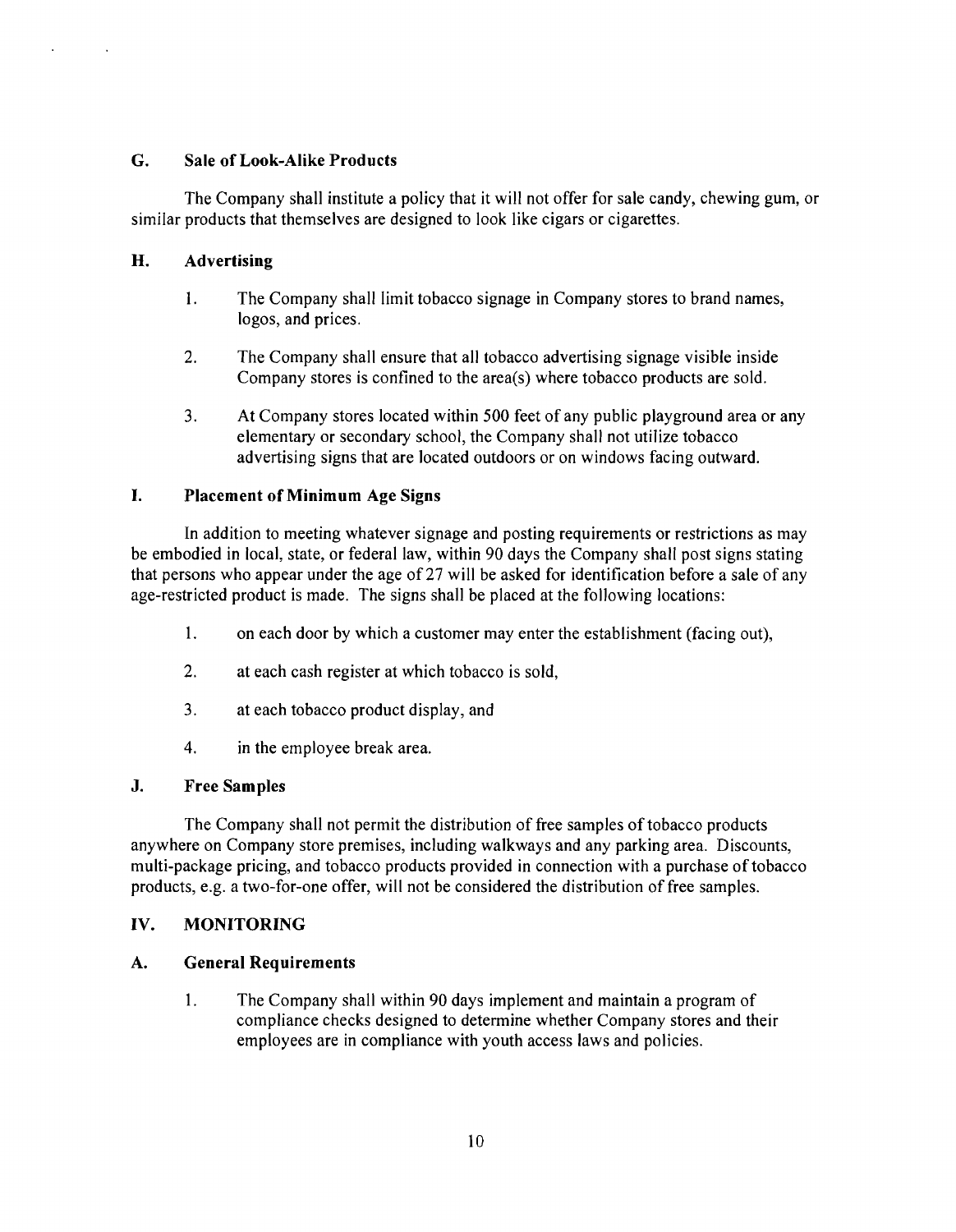- 2. All compliance checks pursuant to this Part IV shall be unannounced. Procedures shall be adopted that provide that employees whose compliance is being checked (both clerks and supervisors responsible for the performance of the clerks) have no reason to know that a given attempt to purchase tobacco is actually a compliance check.
- 3. The compliance checks pursuant to this Part IV will determine whether the employee selling the tobacco product asked the purchaser to produce identification, whether the purchaser provided an acceptable form of identification (see Part III.E.8), whether the employee checked the identification to verify whether the purchaser is of legal age, and, in the case of an attempted purchase by a person who does not produce proper identification, whether the sale was consummated. A passed compliance check is one where the employee completes these tasks and, where appropriate, declines to make the sale.
- 4. The Company will implement a program to notify associates who pass compliance checks, however, there shall be no obligation to provide rewards that have any monetary value.

# **B. Compliance checks**

- 1. Within 90 days of the Effective Date, the Company shall arrange for an Independent Entity reasonably acceptable to the Attorneys General to perform compliance checks at 15% or more retail stores (both convenience stores and grocery or mass merchandise stores), as set forth in Part IV.B.2 below, that sell tobacco and are located in States whose Attorneys General are parties to this Assurance each six months. Compliance checks shall comply with the protocol attached hereto as Exhibit A.
- 2. For each six month period, the Independent Entity will randomly select the stores (but may be given direction by the Company as to specific divisions to be checked) where compliance checks will be conducted, provided that all of the stores shall be located in States whose Attorneys General are parties to this Assurance. No store selected to be checked will be identified to the Company, directly or indirectly, until after the check of that store is completed.
- 3. The Company shall have a policy that provides that compliance checks shall be conducted in a series of consecutive six (6) month programs, with each subsequent program beginning on the day after the previous program ends.
- 4. A compliance check shall consist of an attempt to purchase tobacco by a person chosen by the Independent Entity who:
	- (a) is not employed by the Company,
	- (b) is unknown to the staff of the selected store, and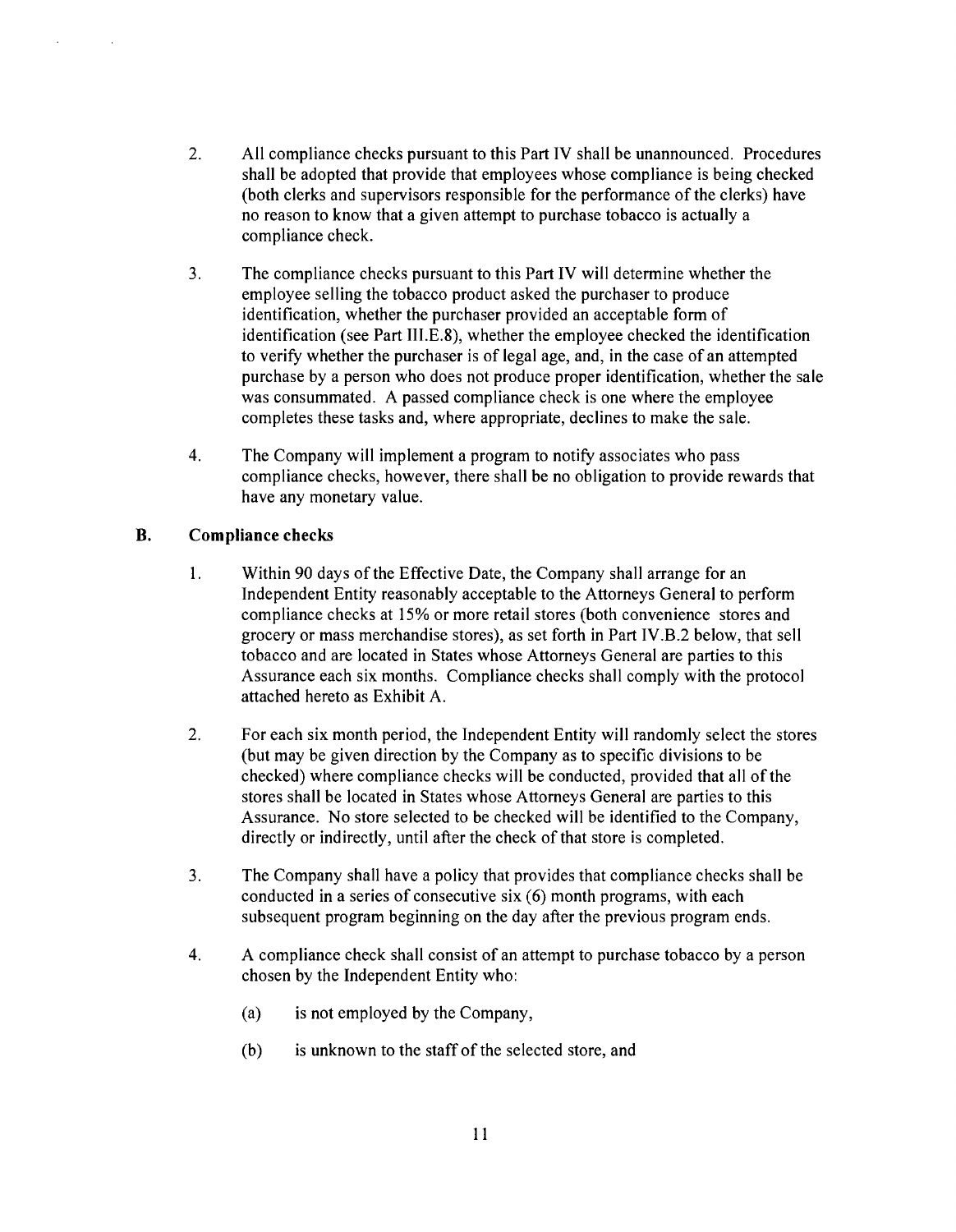- (c) is a person of legal age who is less than 27 years of age (or such higher age as the Company determines appropriate).
- 5. The Company shall instruct the Independent Entity to perform the compliance checks for the purpose of obtaining an accurate and reliable indication of actual employee practices in connection with tobacco sales and not for the purpose of ensuring favorable results. When evaluating the performance of the Independent Entity, the Company shall apply the aforesaid criteria.
- 6. In the event that a store fails a compliance check, the Independent Entity shall conduct a second check ("re-check") of the store within sixty (60) days. The Independent Entity or the Company shall also conduct a re-check at each store that has received notice from a law enforcement agency of an alleged violation of law concerning the sale of tobacco products to minors that occurred after the Effective Date of this Assurance.
- 7. Within five (5) business days of each compliance check, including re-checks, the Independent Entity shall report the results to the manager of the store that was checked and to the Compliance Officer. Within five (5) business days after receiving notice of a compliance check, the Company shall use reasonable efforts to communicate the result of the check to the employees (cashier and supervisors), in the case of Company stores, or the Franchisee, in the case of franchise stores, who were the subject of the test.
- 8. In the event of a failed compliance check by a Company store employee whom the Company intends to retain, the non-complying employee shall be informed of the test result, instructed on what constitutes proper compliance, and cautioned to avoid further instances of non-compliance. In addition, a Company representative shall meet with the non-complying employee at the earliest practicable time for the purpose of informing him/her of the consequences of the violation and any subsequent violations, and, if the Company intends to retain the employee, providing remedial training and testing, and informing the employee that he or she will be the subject of additional compliance checks in the future.
- 9. A Company store employee who passes a compliance check and his/her immediate supervisor shall, at the earliest practicable time, be informed of the success and reminded that passing a compliance test is noted.
- 10. The parties recognize that a performance measure on compliance checks of 90% or higher for any six-month testing period constitutes good performance for that period. In the event the Company attains a compliance check performance measure of 90% or higher at Company stores for any six-month period, the Company may reduce the number of random checks conducted in the subsequent six-month period by 25%. In the event the Company attains a compliance check performance measure of 90% or higher at Company stores for any two consecutive six-month periods, the Company may eliminate the requirement to conduct checks.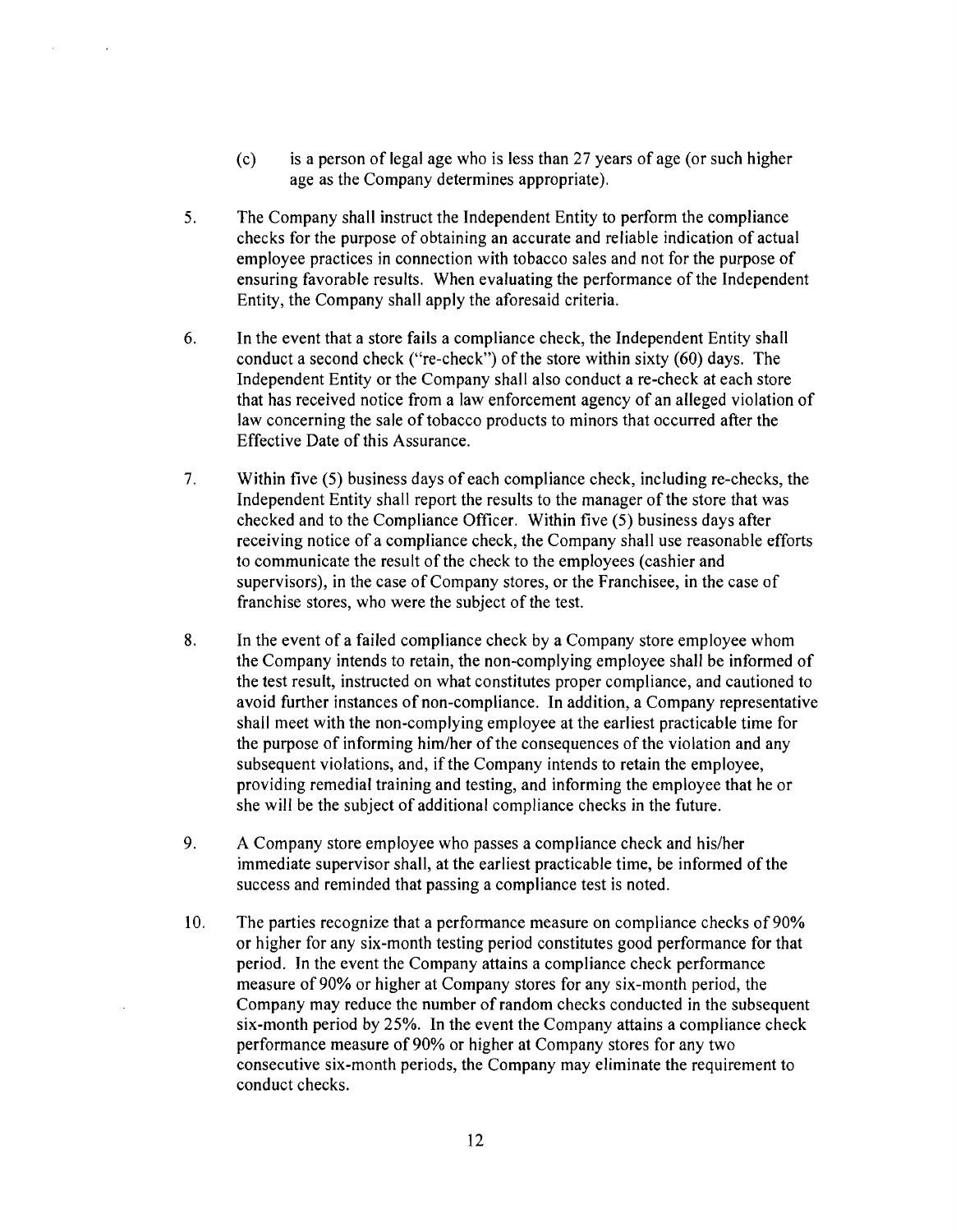## C. Forbearance from Institution of Legal Proceedings

The Attorneys General agree not to institute legal proceedings based on any tobacco sales that are made during compliance checks conducted by the Company or compliance checks pursuant to this Assurance.

# V. REPORTS

### A. Compliance Officer

- 1. The Company shall designate an executive-level employee as its Compliance Officer, which person shall be responsible for ensuring compliance with the terms of this Assurance and for taking the steps necessary to improve compliance with youth access laws at Company stores.
- 2. The Company shall have and enforce a policy that requires each Company store manager to report all violations of federal, state, and local laws concerning the purchase or attempted purchase of tobacco products to minors occurring at the store to the Company's Compliance Officer within five (5) business days of receipt of notice of the alleged violation. The Compliance Officer shall maintain a record of all reported alleged violations and their dispositions for three (3) years.
- 3. Upon request of an Attorney General, the Compliance Officer shall cooperate in providing access to information relating to this Assurance, including but not limited to store-specific data on compliance with youth access laws.

# B. Reports by the Independent Entity

- 1. The Company shall require by contract that the Independent Entity report the results of its compliance checks to a person designated by the participating Attorneys General to receive such reports.
- 2. The Company shall request that the Independent Entity send reports to the designated representative of the participating Attorneys General at the same time they are sent to the Company.

# VI. FRANCHISE AGREEMENTS

The Company represents that its franchise agreements provide that Franchisees are independent contractors with control over the day-to-day operations of franchised stores, including without limitation the hiring, training and supervision policies at such stores. With respect to stores operated by Franchisees, the Company shall make good faith efforts to effect compliance on the part of each Franchisee with local, state, and federal laws relating to youth access and with this Assurance as follows: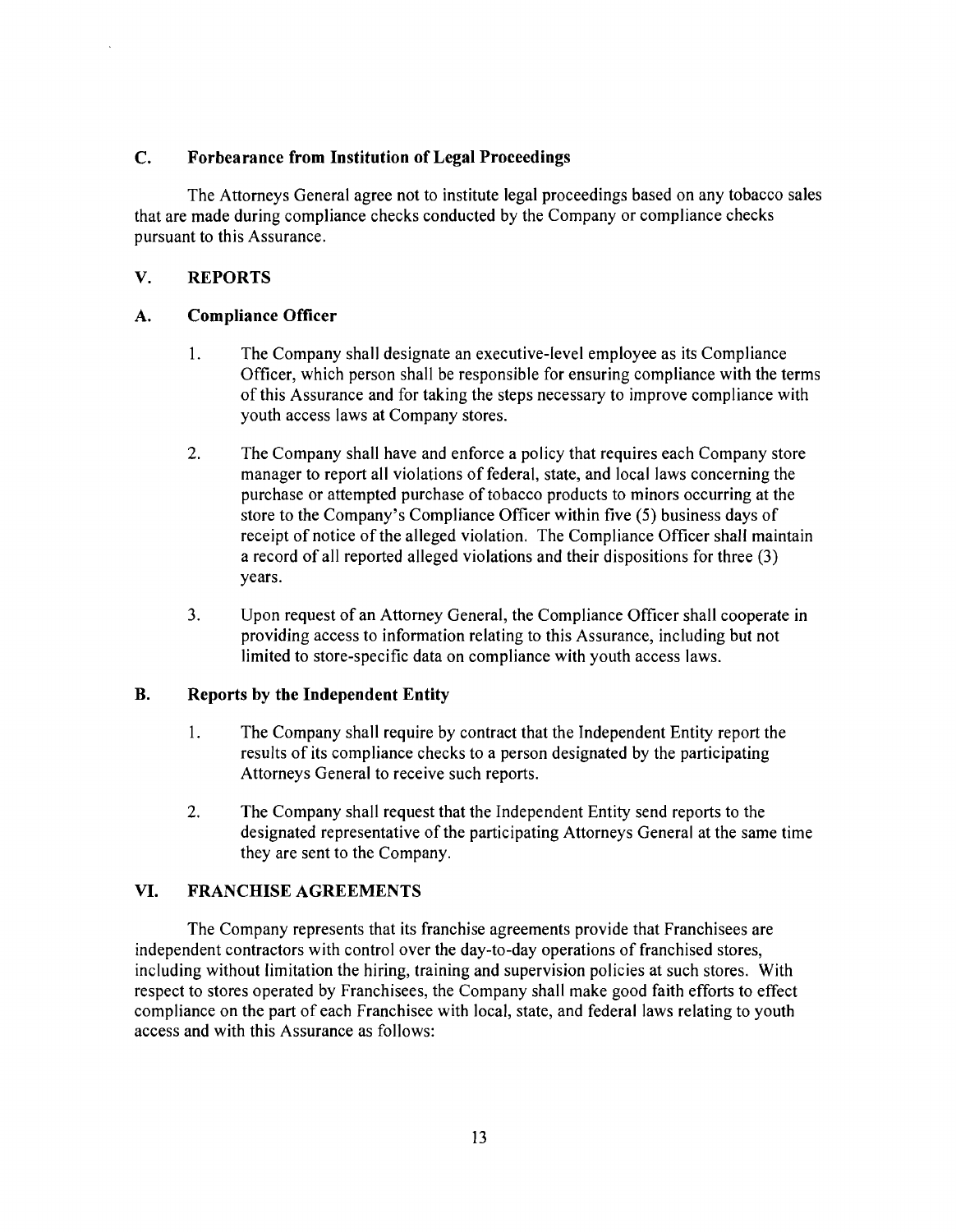- I. Within ninety days of the Effective Date of this Assurance, the Company shall provide to each Franchisee (i) correspondence reminding them of the importance of preventing underage sales of tobacco products and of complying with youth access laws, including broader requirements regarding other age restricted products, and noting the fact that failure to comply with youth access laws could constitute grounds for termination or non-renewal of their right to operate under the Company trademark at the non-complying outlet, and (ii) a copy of this Assurance or a summary of its terms together with a letter encouraging the Franchisees to implement similar policies related to their retailing of tobacco products. Thereafter, correspondence from the Company bearing a similar message shall be sent annually to each Franchisee.
- 2. Each new Franchisee will be required to undergo the same tobacco retailing training program as is administered by the Company to new Company store employees that will be selling or supervising the sale of tobacco products.
- 3. The Company will offer each Franchisee the opportunity to separately engage the same Independent Entity engaged by the Company for purposes of Part IV.B of this Assurance to conduct compliance checks at the Franchisee's stores at the Franchisee's expense. Compliance checks so engaged by the Franchisee will not be part of the Part IV.B compliance check program of the Company and the results of such checks will be communicated only to the Franchisee and the Company.
- 4. The Company will offer to make its hiring, training, marketing, advertising, and other policies required under this Assurance, as well as its youth access training materials (where such materials have been developed to reflect laws applicable to the Franchisee), available to Franchisees through the Company's existing mechanisms for the Franchisee's adaptation and use in its operations.
- 5. In evaluating available legal options to discipline, terminate, or non-renew a franchise agreement, the Company shall give appropriate consideration to violation(s) of youth access laws.
- 6. Each newly entered or renewed franchise agreement entered into by the Company shall incorporate provisions into all franchise agreements at the time the agreement is initiated or renewed that generally requires the Franchisee to (i) comply with youth access laws, (ii) not permit on the premises the sale of tobacco products to underage persons, and (iii) notify the Company within five business days, in writing, of any notices of violation received from local, state, or federal authorities concerning the sale of tobacco to minors. These requirements can be broader and cover general compliance with all laws and regulations that pertain to the store. The franchise agreement shall provide that the violation(s) of youth access and other laws could constitute grounds for termination or non-renewal of the trademark authorization or franchise agreement.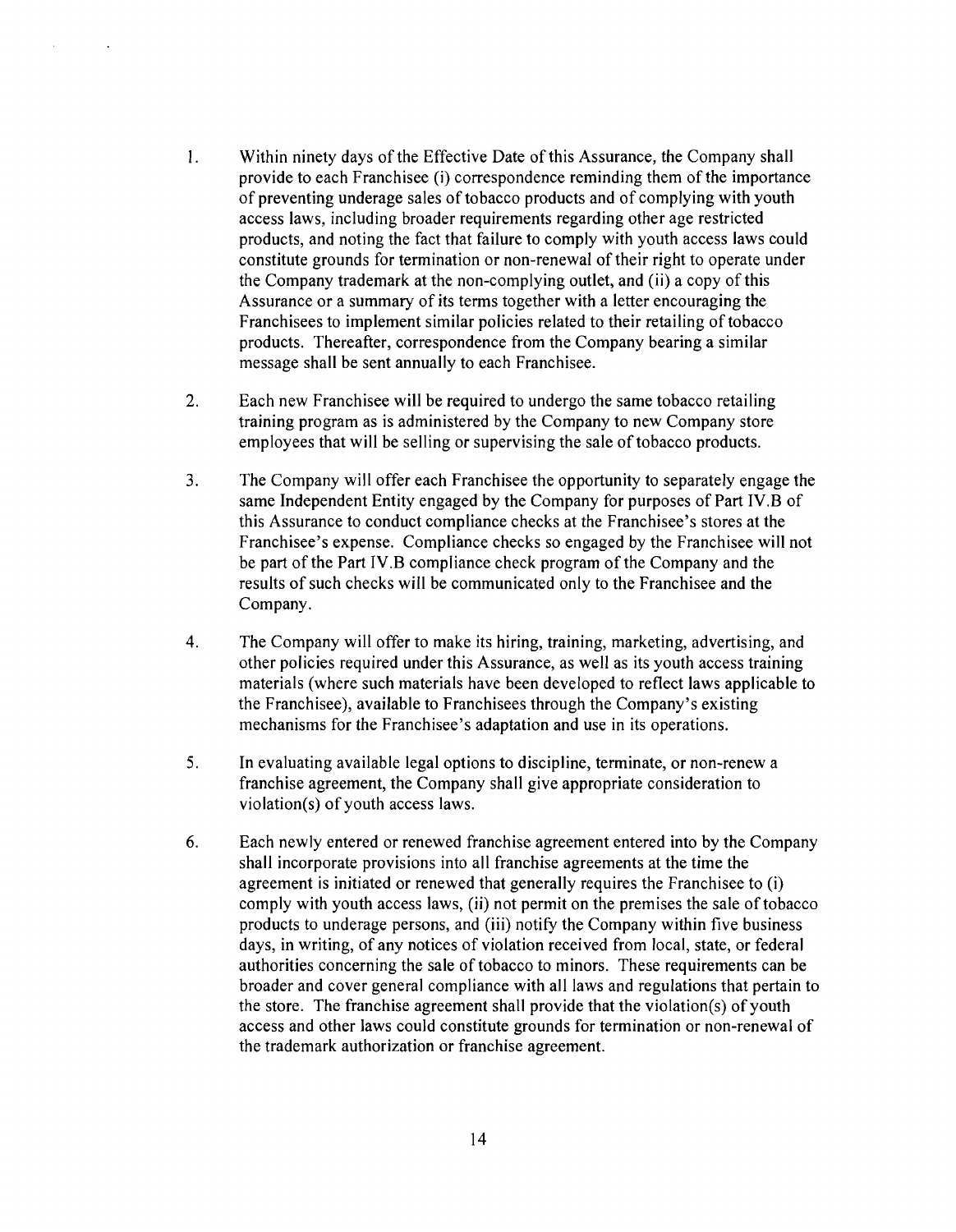7. The Company will advise its franchisees in writing of its advertising policies (Part III.H) and recommend to its franchisees that they follow these policies.

# VII. MISCELLANEOUS PROVISIONS

# A. Written Policies

- 1. Company policies relating to tobacco shall be in writing or electronic form. The Company shall provide a written or electronic copy of those tobacco policies relating to each employee who sells tobacco within ninety (90) days of the Effective Date or upon hiring if that occurs thereafter.
- 2. Company policies intended to prevent underage tobacco sales, including employee training and discipline policies, shall be no less stringent or comprehensive than policies intended to prevent underage alcohol sales, except where differences in the law require different policies.
- 3. Company policies shall embody the standards and practices set forth in this Assurance.
- 4. Within ninety (90) days of the Effective Date, the Company shall provide to a person designated by the Attorneys General a copy of the policies it adopts in order to comply with this Assurance. Thereafter it shall provide copies of any changes or modifications to such policies to a person designated by the Attorneys General within ten (l0) days of such change or modification.

# B. Implementation

Except where otherwise indicated in this Assurance, the Company agrees to adopt and implement the practices set forth in this Assurance on the following schedule:

- 1. Immediately upon the Effective Date, the Company will adopt and implement the following:
	- Underage Supervision (Part II.A.1)
	- Vending Machines (Part III.A)
	- Restrictions on selling area (Part III.B)
	- Age limitations on smoking paraphernalia (Part III.C)
	- Monitor electronic age verification technology (Part III.E.6)
	- Minimum pack size (Part III.F)
	- Free samples (Part III.J)
	- Compliance Officer appointed (Part V.A.1)
- 2. Within sixty (60) days of the Effective Date, the Company will adopt and implement the following:
	- Supplemental training using current materials (Part II.B.6)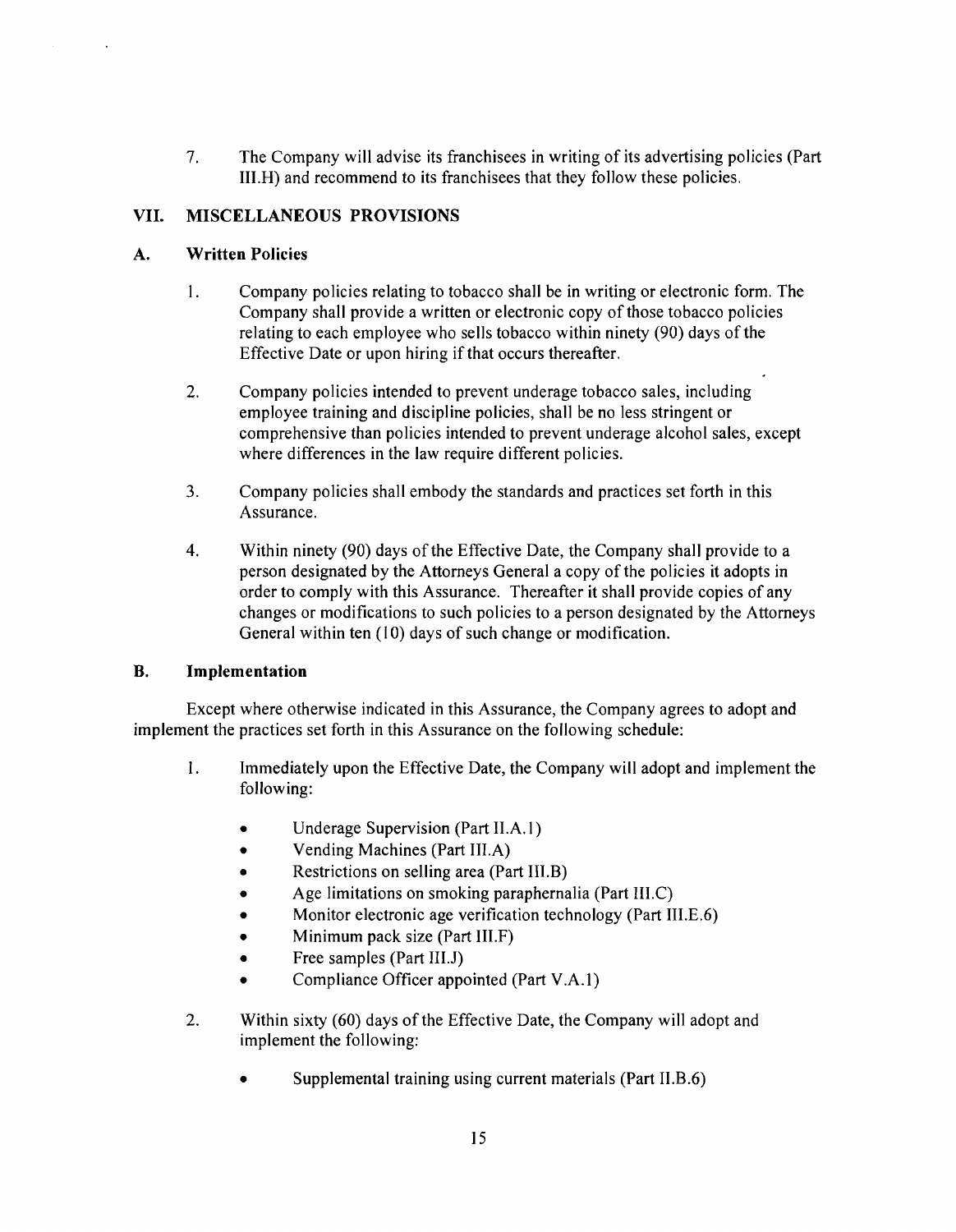- Supervision (Part II.C)
- Age verification (Part III.E) other than completing any necessary cash register programming pursuant to Part III.E.3
- Cooperation with enforcement of youth access laws (Part III.D)
- Franchise agreement provisions for new or renewed agreements (Part) VI.A.6)
- 3. Within ninety (90) days of the Effective Date, the Company will adopt and implement the following:
	- Providing information to new hires (Part II.A.2)
	- Requesting violation information from applicants (Part II.A.3)
	- Revisions to written training materials (other than CBT training  $-$  see Part II.B.4) and implementation of non-CBT training consistent with Assurance (Part II.B)
	- New hire and first assignment employee testing (Part II.B.5)
	- Sale of look-alike products (Part III.G)
	- Advertising (Part III.H)
	- Placement of minimum age signs (Part III.I)
	- Compliance checks (Part IV.B)
	- Franchisee letters (Part VI.1)
	- Compliance Officer reporting system in place (Part V.A.2)
	- Providing policies and information to employees (Part VII.A.1 and 2)
	- Provide policies to Attorneys General (Part VII.A.4)
- 4. Within one hundred and twenty (120) days of the Effective Date, the Company will adopt and implement the following:
	- Revisions to CBT materials completed (Part II.B.4)
- 5. Within one hundred and fifty (150) days of the Effective Date, the Company will adopt and implement the following:
	- Cash register programming completed (Part III.E.3)
- 6. Within one year of the Effective Date, the Company will have completed annual testing of all existing employees subject to Part II.B.5.

# C. **Payment**

The Company agrees to pay \$325,000 to such accounts and addresses as the Attorneys General may direct within thirty (30) days of the Effective Date. Such sum is to be divided by the Attorneys General as they may agree and is to be used for attorney's fees or costs of investigation, or it shall be placed in or applied to consumer education, public protection, or local consumer aid funds, including for implementation of programs designed to decrease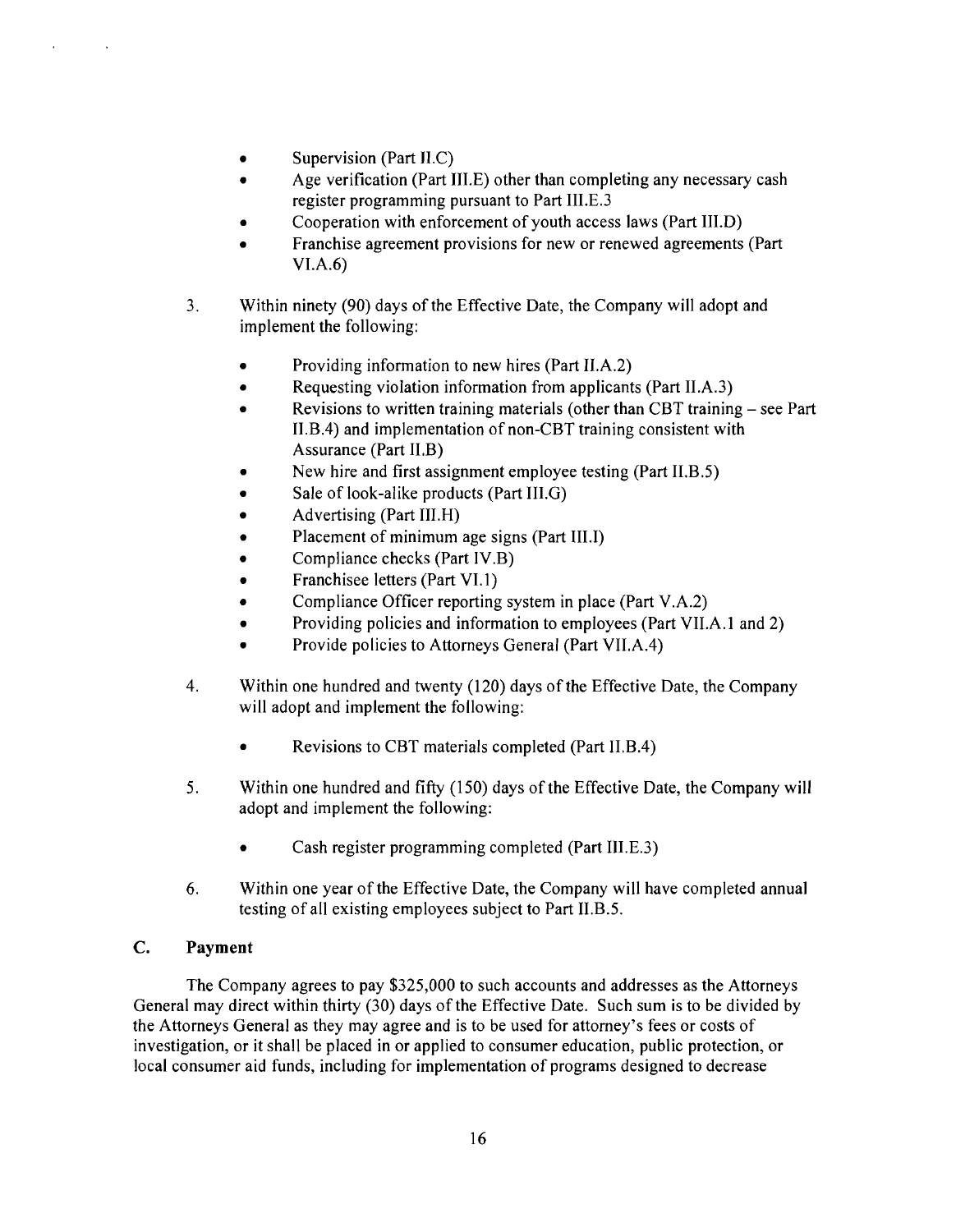possession and use oftobacco by minors, or for any other purpose authorized by state law at the sole discretion of each Attorney General or as otherwise required by law.

# D. Applicability

This Assurance shall be binding on the Company, its successors, and assigns.

### E. Modifications

- 1. The parties reserve the right to discuss the viability of any or all of these provisions as they are implemented, having due regard for changes in laws and regulations, as well as changes in equipment, technology, or methodology of retail sales over time. In particular, to the extent that unlawful underage sales continue to occur in spite of the Company's compliance with the provisions of this Assurance, the Attorneys General expressly reserve any and all enforcement options available for addressing such non-compliance (with the exception of those waived in Section F). Each party reserves the right to renew discussions with the other for the purpose of removing or modifying outdated or unnecessary provisions or establishing additional and/or different practices, policies, or procedures designed to eliminate or further reduce underage tobacco sales and, if requested by the other party, agrees to negotiate in good faith concerning the need for and content of possible modifications to the Assurance that address these issues.
- 2. Any modifications to this Assurance shall be by written agreement of the affected parties and, in the case of the Company, signed by a duly authorized officer of the Company holding the title of Vice President or higher.

# F. Scope of Agreement

- 1. This Assurance hereby releases and resolves any and all claims of the Attorneys General as may arise from Consumer Protection jurisdiction (pursuant to the statutes set forth in footnote 2) over the acts and practices of the Company and its employees, officers, directors, and agents relating to tobacco sales to minors occurring prior to the Effective Date. Nothing herein shall affect other remedies available to any state or local jurisdiction in connection with a past or future underage sale of tobacco at a particular retail location, including fines, administrative penalties, permit suspensions, or any other remedy, sanction, or penalty that may be available to state or local authorities under applicable law.
- 2. Prior to seeking enforcement of this Assurance, a signatory Attorney General shall contact the Compliance Officer and provide the Company thirty (30) days advance written notice prior to instituting any proceeding under the States' Consumer Protection jurisdiction alleging a violation of this Assurance.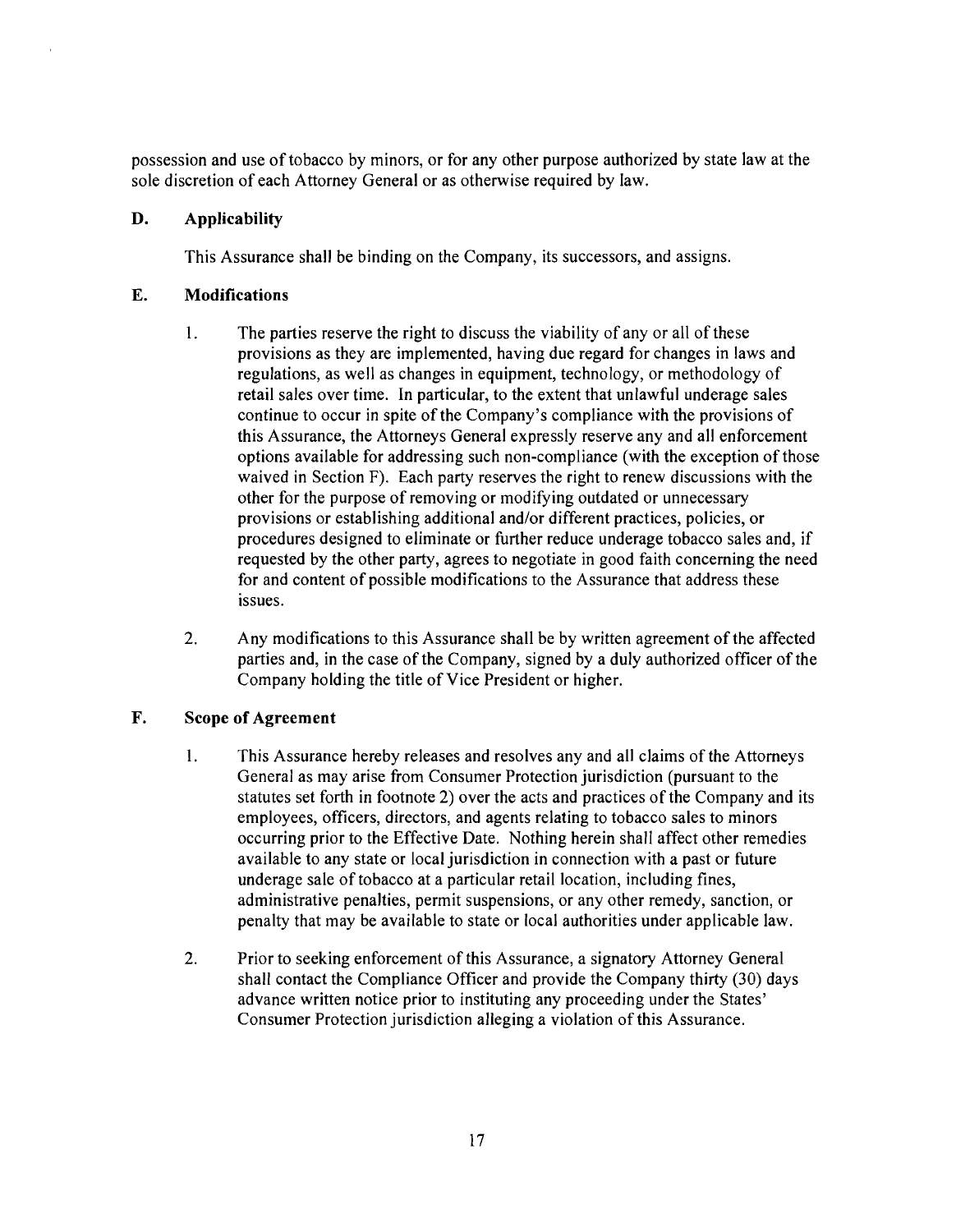### G. Counterparts

 $\bar{z}$ 

 $\sim$  .

This Assurance may be executed in counterparts.

# H. Conflict with Applicable Laws

No provision of this Assurance is intended or shall be interpreted to authorize conduct in violation of applicable local, state, or federal law, which law supersedes any and all terms of this Assurance in conflict with such law.

#### I. Effective Date

This Assurance shall take effect on November 1,2007.

Dated: October , 2007

The Kroger Co.

 $\mathbf{B} \mathbf{y}$ :

PAUL W. HELDMAN Executive Vice President, Secretary & General Counsel

EDMUND G. BROWN JR. TOM CORBETT Attorney General Attorney General<br>
State of California State of Pennsylva

**MARC DANN** Attorney General State of Ohio

State of Pennsylvania

GREG STUMBO<br>
Attorney General<br>
Attorney General<br>
Attorney General **Attorney General** State of Kentucky State of Washington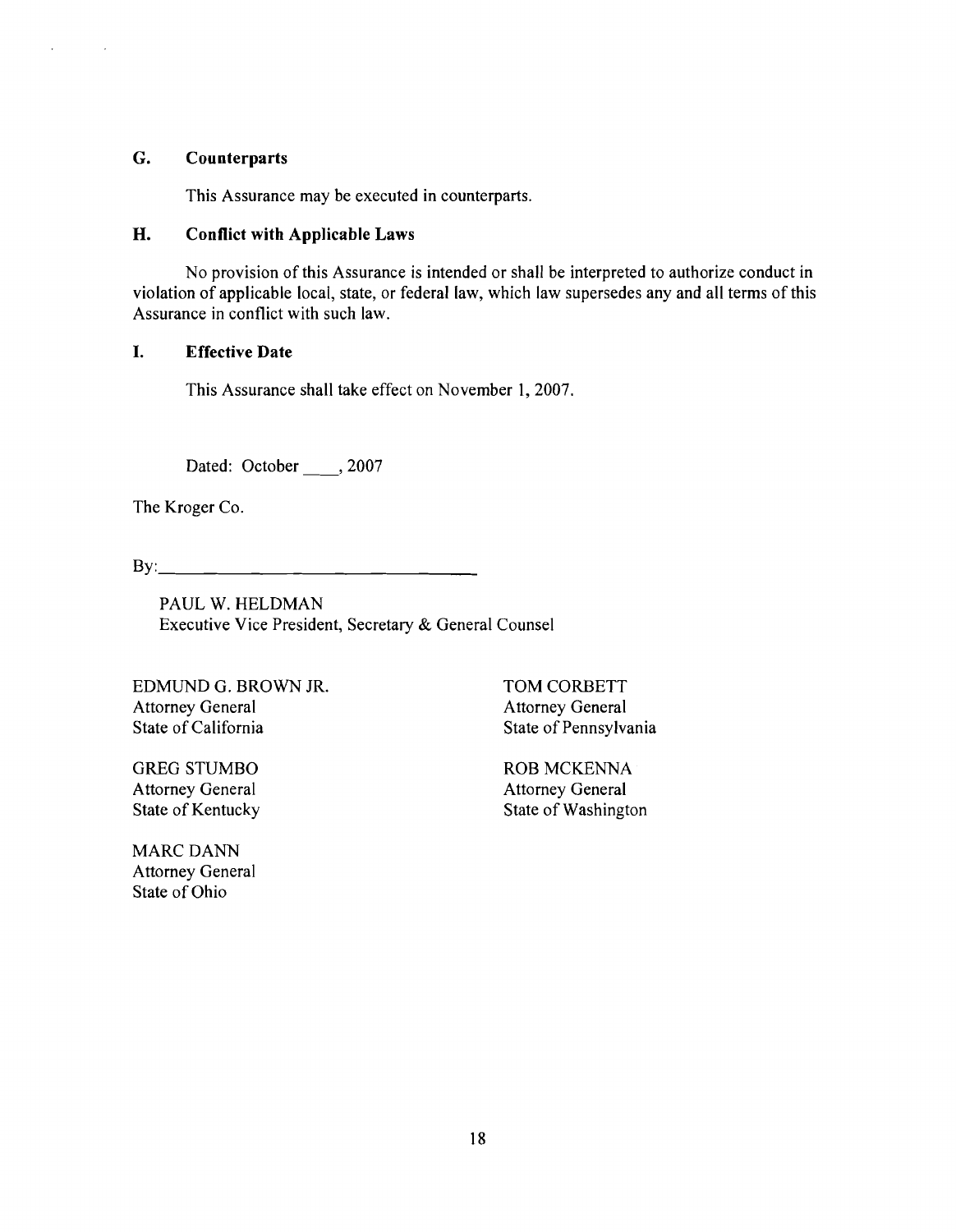TROY KING Attorney General State of Alabama

TALIS J. COLBERG Attorney General Sate of Alaska

TERRY GODDARD Attorney General State of Arizona

DUSTIN MCDANIEL Attorney General State of Arkansas

JOHN SUTHERS Attorney General State of Colorado

RICHARD BLUMENTHAL Attorney General State of Connecticut

JOSEPH R. BIDEN III Attorney General State of Deleware

BILL MCCOLLUM Attorney General State of Florida

THURBERT E. BAKER Attorney General State of Georgia

MARK J. BENNETT Attorney General State of Hawaii

LAWRENCE WASDEN Attorney General State of Idaho

LISA MADIGAN Attorney General State of Illinois

TOM MILLER Attorney General State of Iowa

PAUL MORRISON Attorney General State of Kansas

CHARLES FOTI Attorney General State of Louisiana

G. STEVEN ROWE Attorney General State of Maine

DOUGLAS F. GANSLER Attorney General State of Maryland

MIKE COX Attorney General State of Michigan

JIM HOOD Attorney General State of Mississippi

MIKE MCGRATH Attorney General State of Montana

JON BRUNING Attorney General State of Nebraska

CATHERINE CORTEZ MASTO Attorney General State of Nevada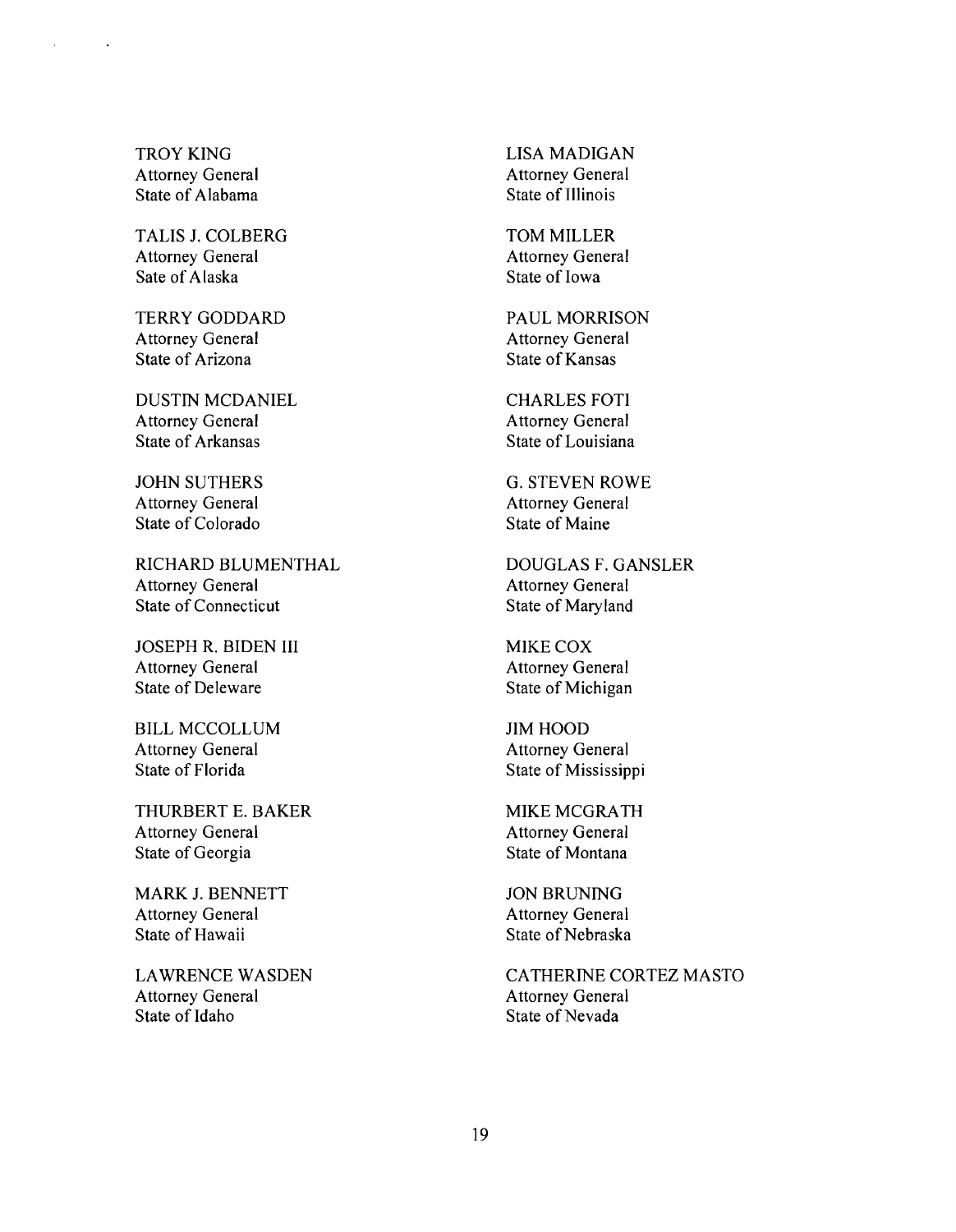ANNE MILGRAM Attorney General State of New Jersey

 $\ddot{\phantom{0}}$ 

GARY KING Attorney General State of New Mexico

W. A. DREW EDMONDSON Attorney General State of Oklahoma

HARDY MYERS Attorney General State of Oregon

PATRICK LYNCH Attorney General State of Rhode Island

HENRY MCMASTER Attorney General State of South Carolina

LARRY LONG Attorney General State of South Dakota

ROBERT E. COOPER, JR. Attorney General State of Tennessee

GREG ABBOTT Attorney General State of Texas

MARK SHURTLEFF Attorney General State of Utah

WILLIAM H. SORRELL Attorney General State of Vermont

BOB MCDONNELL Attorney General State of Virginia

DARRELL V. MCGRAW JR. Attorney General State of West Virginia

BRUCE A. SALZBURG Attorney General State of Wyoming

ALICIA G. LIMTIACO Attorney General Territory of Guam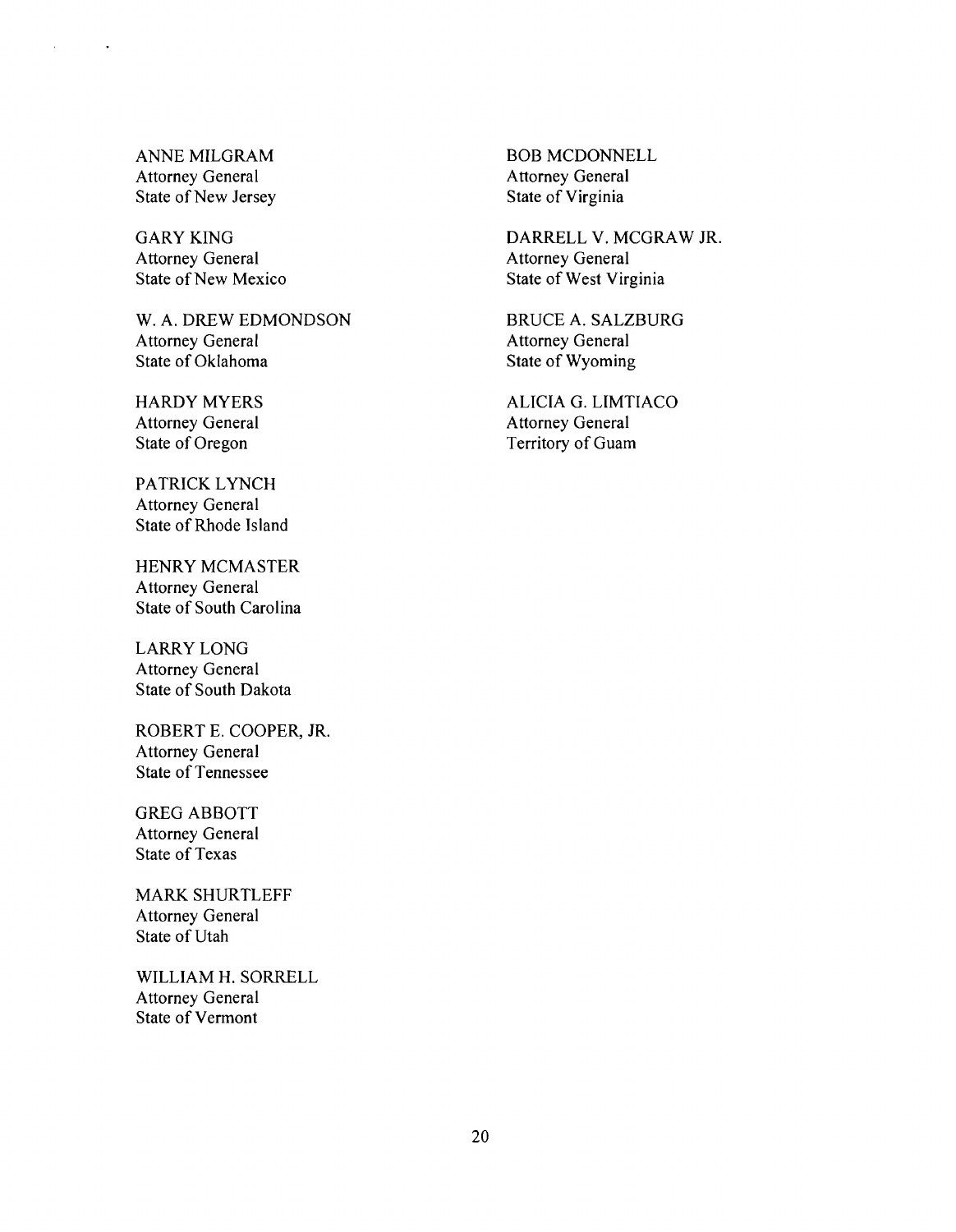#### Exhibit A: Protocol for Compliance Checks

Part IV.B. of the Assurance of Voluntary Compliance, effective November 1, 2007, among the Company and the Attorneys General party thereto, requires that the Company arrange for an Independent Entity acceptable to the Attorneys General to perform compliance checks consistent with an agreed protocol at Company stores and stores operated by Franchisees that sell tobacco.

Unless otherwise defined in this Protocol, all terms used herein shall have the meanings given to them in the Assurance of Voluntary Compliance.

### 1. General Principles Underlying Protocol

- A. Compliance checks conducted pursuant to this protocol shall be carried out in a manner that is designed to provide a reliable and realistic assessment of how employees perform when presented, in the usual course of business, with typical young persons attempting to purchase cigarettes.
- B. Each compliance check is to be conducted in a manner that is designed not to reveal to employees and managers in the store being checked that compliance checks may be simultaneously occurring at other stores in the vicinity. However, the checker may notify the employee or the manager at the conclusion of the compliance check in the store being checked.
- C. Persons who attempt to purchase cigarettes during compliance checks ("checkers") are to be trained by the Independent Entity to ensure that each checker is able to perform compliance checks in a competent and confident manner. Such training shall include role-playing. The Independent Entity shall develop written training protocols for checkers and for those who supervise checkers, and shall make those protocols available to the Company and the Attorneys General upon request.
- D. Compliance checks shall be conducted in accordance with applicable federal, state, and local law and regulations.

### 2. General Characteristics of Persons Employed as Checkers and Timing of Checks

- A. The Independent Entity shall verify that each checker, when he or she conducts compliance checks, is a person of legal age to purchase tobacco but who is less than 27 years of age.
- B. Each checker shall not appear to be older or younger than the average person of his or her age, shall dress in a manner appropriate to his or her age group and social group, and shall not alter his or her appearance with the intent of appearing older or younger.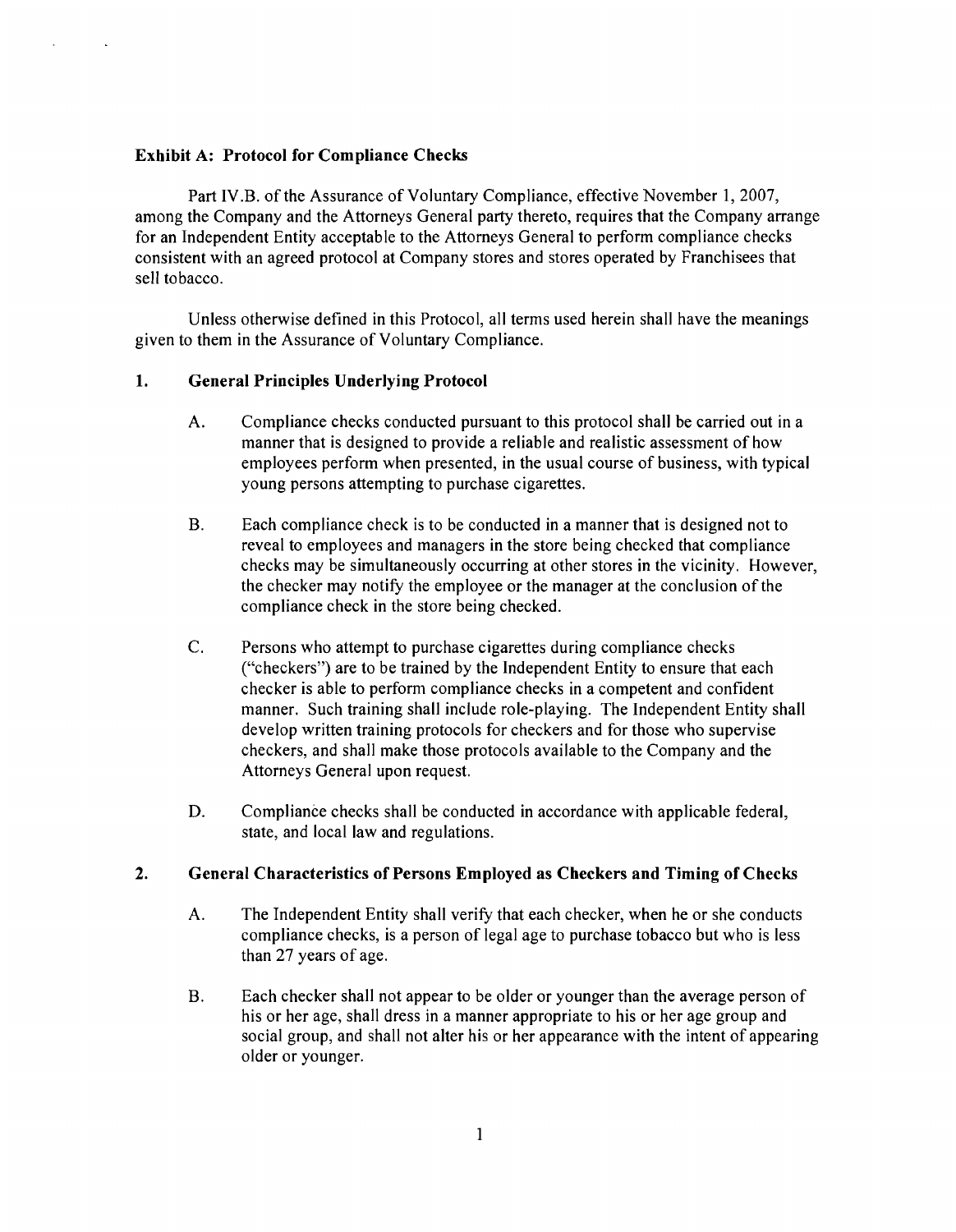- C. At least 40%, but not more than 60%, of compliance checks nationwide shall be conducted by a checker who is female. Persons used as checkers may include otherwise suitable persons who have previously used or currently use cigarettes, but may not be used to perform a check at any store at which the checker may have purchased cigarettes in the past.
- D. At least 60% of compliance checks shall be conducted on weekends or between 3:00 P.M. and 8:00 P.M. on weekdays.

### 3. Instructions to Checkers and Conduct of Compliance Checks

Compliance checks shall be conducted in one of the following ways at the Company's option:

A. No I.D. Method

The following compliance check method may be used for any store.

- i. The checker shall enter the store alone.
- ii. The checker shall have no I.D. in his or her possession during the compliance checks, but shall have a sum of money sufficient to pay for the cigarettes that the checker will attempt to purchase.
- iii. The checker shall approach a check-out counter where cigarettes may be purchased and request from the cashier a single pack of cigarettes. The brand requested shall vary among compliance checks.
- iv. If the cashier requests I.D., the checker shall state that he or she does not have an J.D. in his or her possession. He or she may state that s/he is old enough to buy cigarettes and his or her actual age if asked.
- v. The checker shall not attempt to persuade the cashier to sell the cigarettes by taking steps other than those expressly set forth in this Protocol.
- vi. The checker shall attempt to make a note of the cashier's name and general appearance.
- vii. The compliance check shall be considered a "pass" if the cashier both  $(1)$ asks for J.D. and (2) declines the sale due to failure to provide J.D.
- viii. The compliance check shall be considered a "fail" if the cashier either  $(1)$ fails to ask for I.D. or (2) although asking for I.D., nonetheless completes the sale.
- B. Electronic Age Verification Check (EAV Check)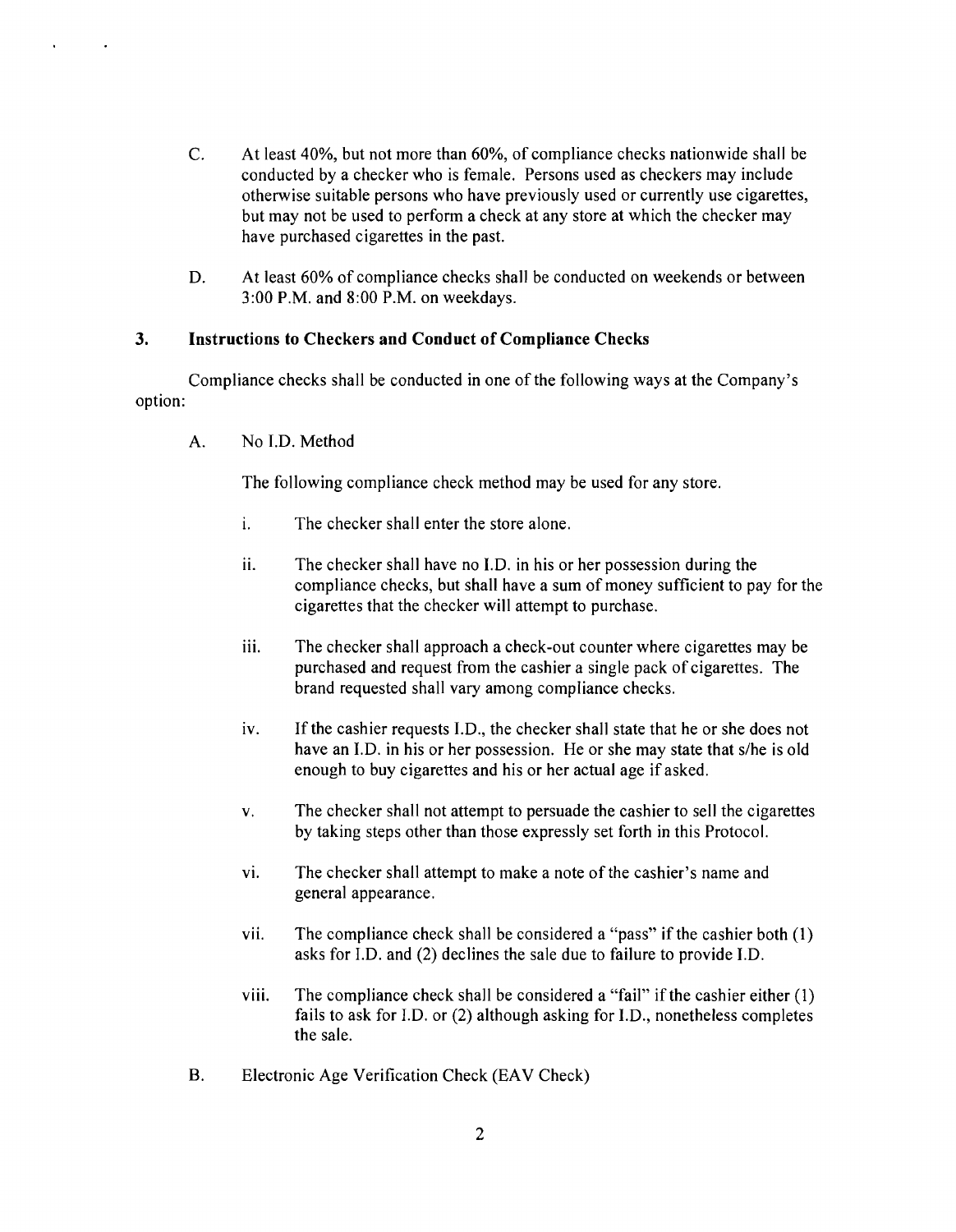If the store has deployed an operational electronic age verification device or system, the following method may be used at the Company's option:

- i. The checker shall enter the store alone.
- $i$ . The checker shall have a true and valid I.D. capable of use through the deployed age verification system in his or her possession during the compliance checks, and a sum of money sufficient to pay for the cigarettes that the checker will attempt to purchase.
- iii. The checker shall approach a check-out counter where cigarettes may be purchased and request from the cashier a single pack of cigarettes. The brand requested shall vary among compliance checks.
- iv. If the cashier requests I.D., the checker shall provide the cashier his or her I.D. and observe whether the cashier uses the electronic device available.
- v. The checker shall attempt to make a note of the cashier's name and general appearance.
- vi. The compliance check shall be considered a "pass" if the cashier both  $(1)$ asks for I.D. and (2) uses the EAV device to verify that the checker is of legal age.
- vii. The compliance check shall be considered a "fail" if the cashier either  $(1)$ fails to ask for I.D. or (2) when presented with I.D., fails to use the EAV device to verify that the checker is of legal age.

### 4. Following the Compliance Checks

 $\ddot{\phantom{a}}$ 

- A. Immediately following each compliance check, the checker shall complete a report form that includes, at a minimum, the following items:
	- i. the checker's name, sex, and date of birth;
	- ii. the date and time of the compliance check;
	- iii. the address or the 3-digit number of the store checked;
	- iv. the name or a brief description of the cashier involved;
	- v. the brand of cigarettes requested;
	- vi. whether I.D. was requested;
	- vii. in the case of an EAV Check, whether the EAV device was used to verify age;
	- viii. comments regarding any noteworthy aspects of the transaction; and
	- ix. whether an employee's assistance was required to obtain cigarettes. In the event that an employee's assistance was not required, this shall be